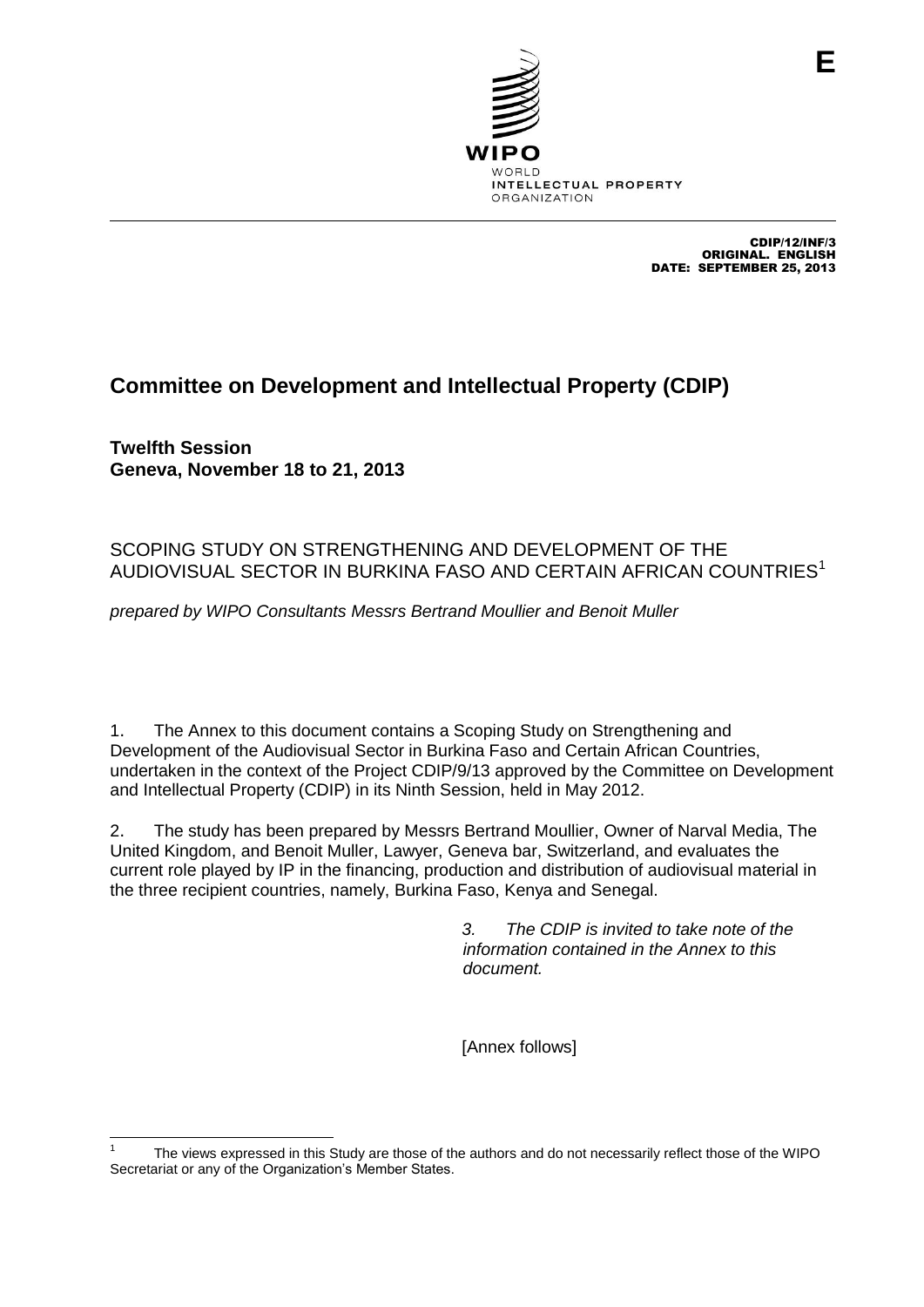## **OUTLINE**

The study is part of the CDIP Project CDIP/9/13 and constitutes the first output of the Project. It constitutes an evaluation of the current role played by IP in the financing, production and distribution of audiovisual works in the three Project recipient countries and provides an assessment of IPR based transactions related to the film-making process; it assesses challenges and proposes solutions for the further effective use of intellectual property in this field.

Part One describes what can be referred to as the "international standard" in copyright-based transactions in the audiovisual sector. The purpose of describing such a standard in the context of the present study is to facilitate an objective assessment of what should be the priority areas on which the project could most helpfully be focused in order to support the development of a vibrant audiovisual sector in the countries concerned.

Part Two provides a snapshot assessment of the structural and copyright issues in the audiovisual sectors of the countries participating in the project (Burkina Faso, Kenya, Senegal). Comparing these assessments with the international standard described in Part I will help identify areas where international experience can help shape local strategies and practices adopted to the local context for maximizing the use of IP-based transactions and the underlying legal infrastructure to develop and strengthen the audiovisual sector.

Part Three then proposes conclusions and recommendations aimed at assisting the WIPO Secretariat and Member States in the scoping of project actions and deliverables leveraging international experience to the practical benefit of local needs.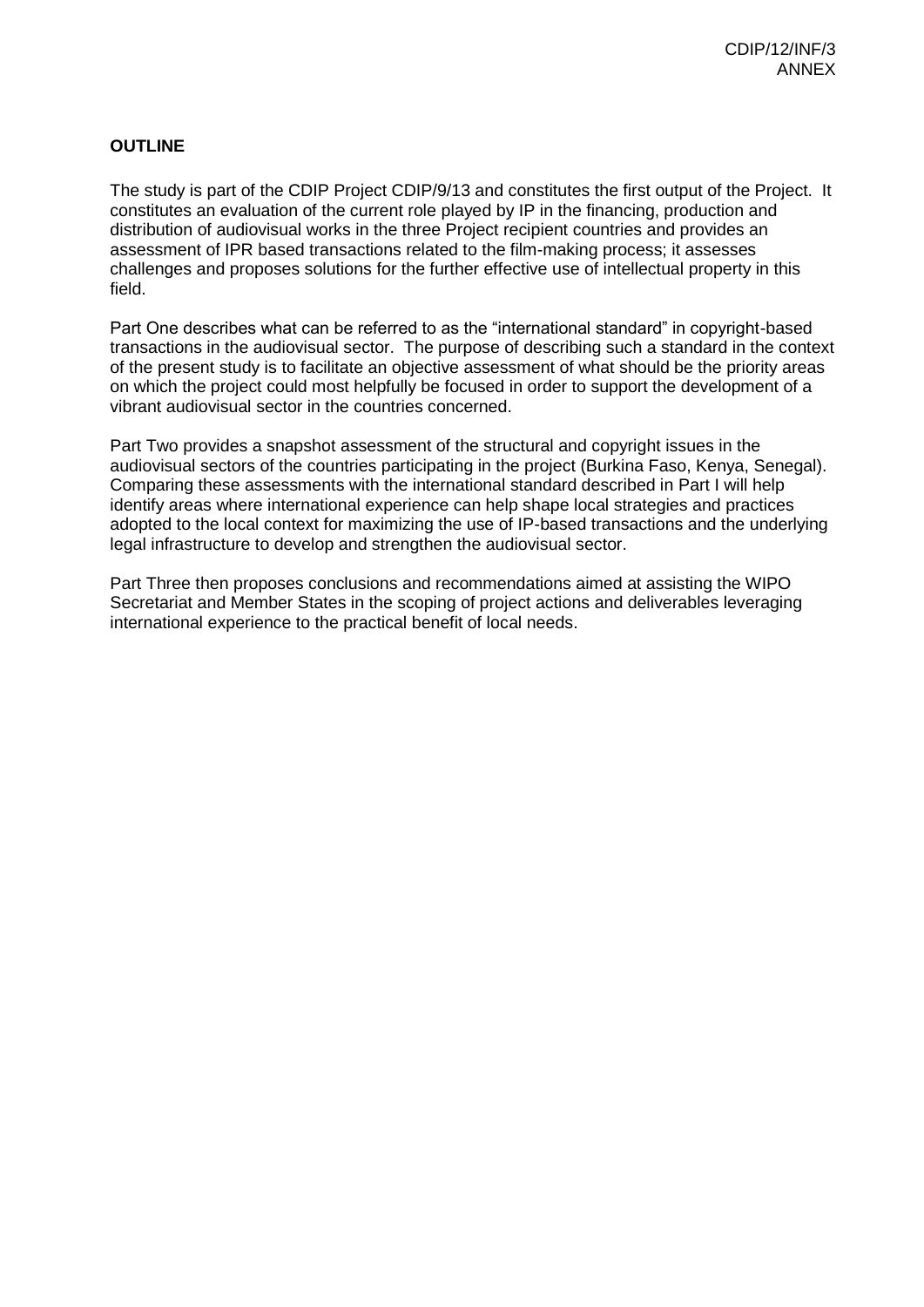## **PART ONE**

How film industries utilize the IP rights infrastructure to develop, finance and distribute audiovisual works

#### 1.1. INTRODUCTION

This first part provides an overview of the range of methods used by film and audiovisual production and distribution companies to make use of the legal infrastructure of intellectual property rights in order to develop, finance and distribute audiovisual works in all media.

Practices may vary between countries in the detail, especially where infrastructure such as national collective bargaining is in place to formalize and systematize (to a degree) some of the transactions based on copyright and other IP legislation relevant to the development, production and exploitation of films. However, over the past fifty years, as the film business has become progressively more globally inter-dependent, we have witnessed the emergence of what could reliably be described as an 'international standard' in the legal practice governing film transactions based on copyright and related rights. The standard has been developed empirically over time by private sector companies operating in the business of production and distribution of professionally-made filmed entertainment all over the world. It exists because it seems to constitute the most expedient and productive set of legal practices available to maximize the efficiency of transactions based on IP rights and protect the value of film as an economic asset.

#### 1.2. The economic characteristics of the audiovisual work

Every film and other audiovisual work (hereafter "film") made to the international standard is generally a compound of IP rights for which the producer (or his/her successor in the chain of title) needs to secure necessary consents and clearances before finalizing any transaction with distributors and/or aggregators of filmed content. Whilst the majority of those rights are related to copyright (e.g. fixation rights, reproduction rights, music synchronization rights, etc.), films also frequently require the clearance of other types of IP rights, such as trademarks appearing integrally in a film.

At the point of completion, a film's economic value in the international marketplace is real only to the extent that the range of IP rights which enter into it have been cleared acquired and consolidated in the producer and/or his/her appointed commercial representative. The contractual paper trail evidencing this consolidation is referred to as "chain of title" and it is essential for anyone laying claim to control over the film to be able to produce such legal evidence. Without it, the film disintegrates as a creative asset and commercial exploitation may not take place under normal circumstances.

The protection of a completed film's value as economic asset through chain of title documentation is all the more vital that a film is a creative product with an especially high profile of economic risk. In particular:

(a) Each film is a prototype product - unlike a car, a baby pram or a sewing machine, whose design and technology, once proven to attract the consumer, may be replicated in each new unit, no film ever completely resembles another. This factor means that the economic risk is always integral to each new film product. Large scale film companies such as Bollywood or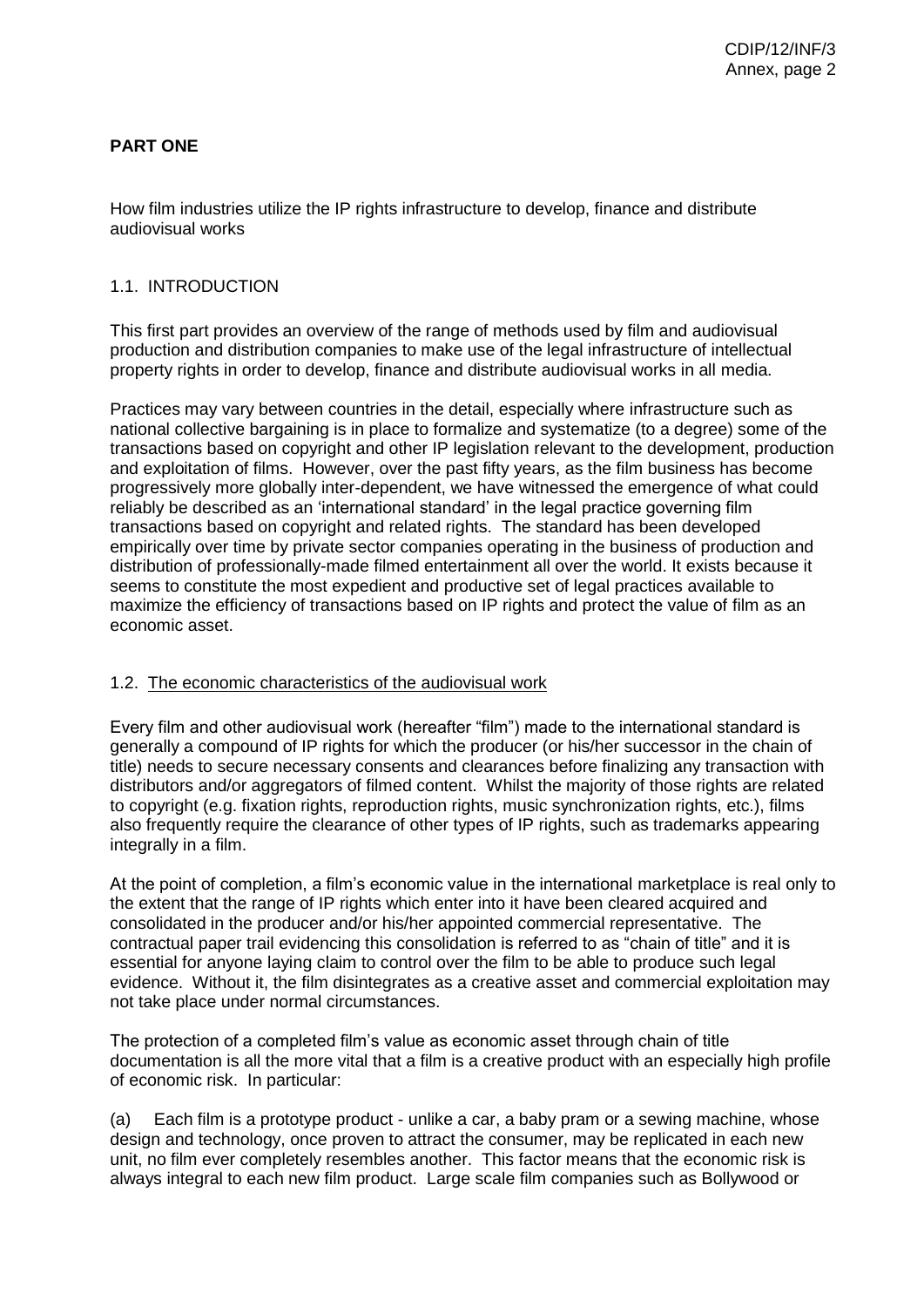Hollywood major studios may have success mitigating this risk by developing "franchises". These (e.g. Bollywood's Dhoom I and Dhoom II, Hollywood's Spiderman, X-men or Transformers) are well known to the consumer and provide a degree of standardization but these strategies are well beyond the reach of most film companies in smaller national film industries;

(b) Film is an "experience good", i.e. one which the consumer can only assess after purchase. This characteristic is related to the nature of film as prototype;

(c) Film has very high fixed and "sunk" costs: the cost of producing a film does not vary according to the number of people who will eventually see it; these costs are fixed because they are dependent on what the script requires in order to bring the story to the screen. Sunk costs are those costs that may not be amortized if the film is abandoned during its production process. The labor cost of the writer and/or the director attached to the project in developing a screenplay, for instance, will not be recovered. Equally, if sets have been designed then abandoned, there is little potential for those to be re-used on another film because most production designs are bespoke to a specific story and style;

(d) Film has very high production costs: the average Bollywood film today is between \$800,000 and \$1.6 m, with some of the larger star-led productions reaching well over \$10 m. A Latin American production will typically be in the \$1 to \$3m bracket, whilst the average film made in the European Union will be around \$4.5 m, with prestige productions well over \$30 m. The much commented on 'low-cost' video-produced Nollywood film is comparatively cheaper at around \$20-25,000 average; however, considering the challenging conditions in the Nigerian and the pan-African market, this represents a level of investment risk comparable to that of independent film in other economic sub-regions of the world;

(e) Each film requires a high marketing spend to differentiate it effectively from other films in the marketplace and create audience awareness and 'buzz' ahead of it becoming available to the public. Whilst the enormous average costs of releasing a Hollywood blockbuster in the North American market are well documented - over \$100 m for the most expensive 'tentpole' movies - the lower figures for independent films in the rest of the world are still extremely high as regard to the far narrower potential market for most of these films;

(f) Film has low levels of price differentiation - a Bollywood blockbuster made at a cost of \$10 m or over will be retailed in the cinemas at the same ticket price as a small independent film made for a tenth of this budget, or less. An element of premium pricing does exist today for films distributed in 3D, and television license fees are markedly higher for hit films than for other films, but such differentiation is not the rule in the rest of the film value chain (e.g. DVD, Videoon-demand, etc.).

These characteristics support the conclusion that film is a high-value cultural artifact which is also a very high-risk economic product. In particular, the fact that films are expensive to make almost everywhere in the world, relative to local economic size, and that each film requires a new, original marketing campaign, with no guarantee of attracting audiences, compounds the risk factors and invites strategies which can share out the risk between a variety of investors.

#### 1.3. The constellation of financing sources for audiovisual works

Film and audiovisual products in mature content industries is rarely ever financed through a single source of funds. Although some low budget "cultural" films in subsidy-rich states such as Europe's Nordic countries may sometimes cover their costs entirely out of state aid, they are the exception rather than the norm. Another film industry with an unusual business model is Hollywood, where it is still frequent to see films' individual budgets financed 100% by a single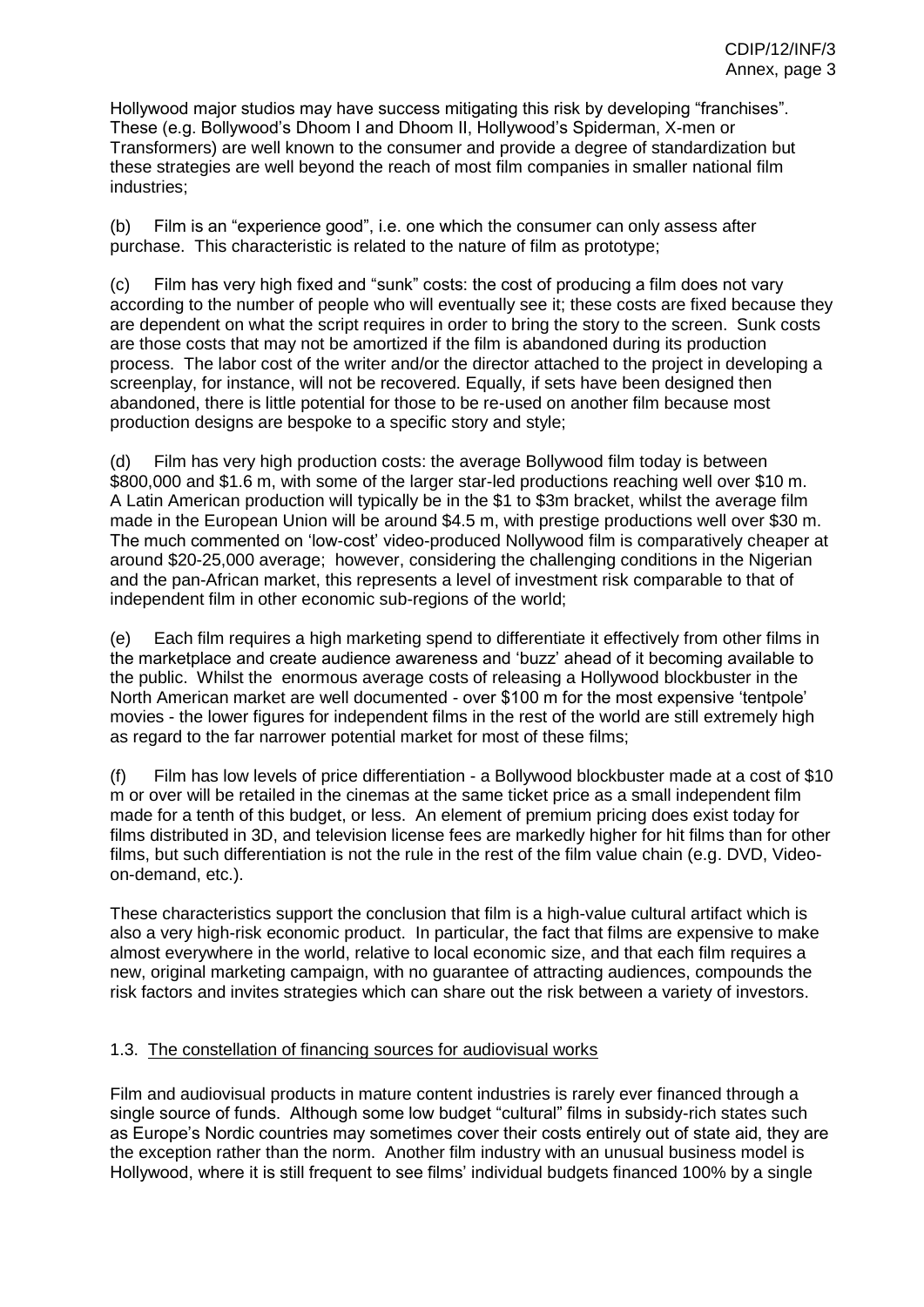studio, most often against ownership and control of copyright and all exploitation rights in all media worldwide. In this unusual model, the 'studio' takes 100% of the financial risk against 100% control over the financial upside, in order to minimize the risk and maximize opportunities to earn back its hefty investment. However, in this most commercially-driven of film industries, the considerable risk involved, mean studios will also be on the lookout for opportunities to take part of the financial risk off the balance sheet; they may do so by co-funding the most expensive effects-ridden and/or star-studded 'tentpole' films with another studio, generally against a proportional share out of control over worldwide copyright and exploitation rights;. However, in this most commercially-driven of the film industries, studios tend to co-fund the most expensive effects-ridden and/or star-studded 'tentpole' films with other studios in order to minimize financial risks, obtaining thereby a proportional share of the worldwide copyrights and exploitation rights. They may also look for outside equity partners or may offset some of the exploitation rights at an early stage to national distributors, in exchange for contractual commitments from these distributors to buy the finished film's rights for their territory.

Outside the studio system, the majority of film industries rely on a patchwork model for the financing of audiovisual content. The patchwork may have many components which can be fitted in distinct categories. Here are those most commonly found:

#### *Private equity*

Private equity may arise in the film industry through a variety of sources. Infrequently, the production company may hold sufficient assets to be able to put its own original contribution towards the cost of production, as recoupable investment. Firms specialized in channeling private equity in commercial and industrial ventures may also be a source. In some countries, public sector funding agencies add their contribution to a film's budget not as 'soft' money (i.e. recoupable only after the film's private sector contributions have been fully recouped), but on terms similar to that of private sector investors. In some film industries, the role directly played by private firms or high-net-worth individuals (in unrelated industries) can be substantial: some of the regional film industries in India (e.g. Tamil and Telegu language films) have attracted important investments from local industries at large, in spite of the high-risk profile of such investments.

In some regions of the world (Europe especially), national broadcasters have not only played a large part in financing local films through the pre-acquisition of broadcast rights, but have also contributed with additional funds as equity recoupable from other forms of exploitation of the finished film. Entities such as BBC Films in the UK or France 3 Cinéma in France continue to operate on this model.

Private equity is very often linked to national State aid policies. Where tax shelter measures exist to encourage investment in film, private firms in unrelated industries have a stronger incentive to invest in film production owing to the immediate fiscal write-off advantage.

Some film projects may have access to equity firms specializing in the film industry and sometimes acting as one-stop-shops. In a specific market, these firms may provide, for instance, hard equity as well as debt-financing; they may also offer to cash-flow any Government's tax credit available to the production. In times of strong economic growth, some of these firms may also offer "gap financing". This form of finance constitutes an advance (at risk) on part of the estimated value of the rights to the film in countries where those rights have yet to be sold. Gap financing, as the terminology indicates, covers the gap between the financing already in place (including executed pre-sales) and the budget necessary to make the film; it tends to be very expensive owing to the high risk involved. This practice has been significant, noticeably so for middlebrow Anglo-US independent films with expensive cast, but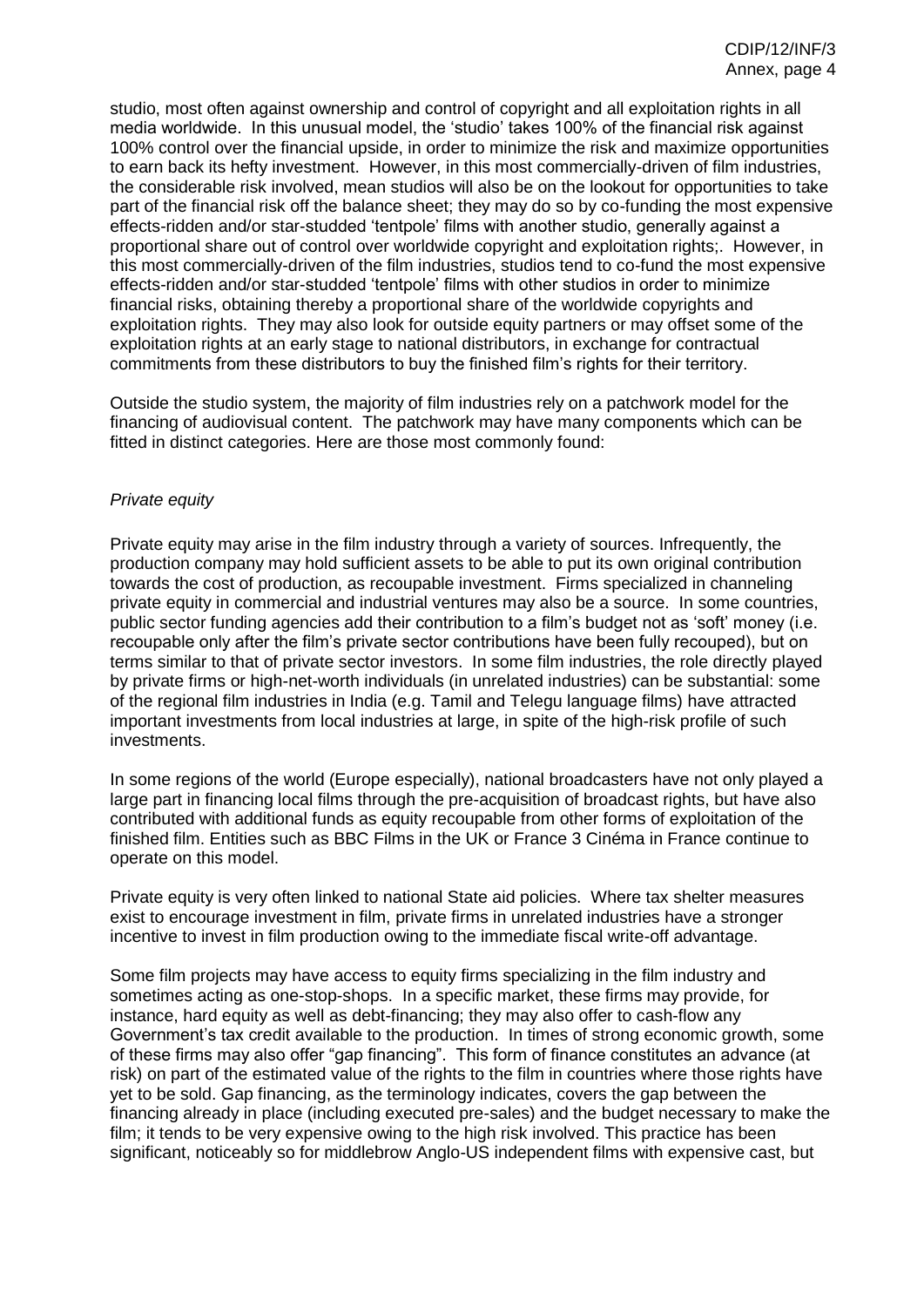the terms are generally expensive for the production and the current recessionary climate has meant a marked decline in this form of financing.

#### *Debt*

Debt-financing arises from traditional lending institutions such as private sector banks and occasionally from specialized lenders who also offer other types of financing to film producers (e.g. Equity, "gap", etc.). There are very few banks throughout the world with specialized filmed entertainment divisions and the strong collateral requirements often makes it difficult for film makers to gain access to these facilities. The majority of banks only offer relatively short term cash-flow loans to bridge the temporal gap between a film starting production and the various funding partners cash-flowing their contributions, which may sometimes be after production has been completed. Cash-flow loans are generally reimbursable prior to the end of production and may indeed only be obtainable for the 'pre-production' stage.

Where production loans are concerned, in many cases, banks will lend against a charge on the copyright in the film, a transaction which entails the temporary transfer of ownership of the negative to the bank.

Bank loans are generally recoverable in "first position" from the first dollar of income from the exploitation of the film, before equity participants and other investors.

#### *Participation/deferred payments*

This form of film financing is part of the tool kit of independent film financing the world over. Very often, a project budgeted at a certain level may struggle to "close" its financing. In negotiations with funding sources, the producer(s) and director may find themselves under pressure to take a part - or the whole - of their fees out of the budget and into the back-end. This practice reduces the budget to be covered out of upfront investment but often puts these participants in a significant risk position - i.e. the film may not make enough money for them ever to recover their deferrals. To accommodate this factor, they may be in a position to negotiate an improved position in the film's "revenue waterfall". They may, for instance, obtain that they could recover up to a certain level of fees alongside the equity investors in the film. Whether such accommodations are obtainable or not depends largely on the bargaining power of the individuals or the production company itself.

Participation deals are also frequent where main cast is concerned. Independent films the world over often struggle to sign up significant stars owing to the size of their fees. Some commercially and artistically ambitious films thus struggle with a quandary: on the one hand, the film makers have certain creative ambitions which may not be compatible with attracting a mass audience - the presence of stars may mitigate this factor and make the project more "commercial"; on the other hand, having stars tends to push the budget beyond the point where investors would be confident to cover their risk, owing to the nature of the project. Offering the star the option of taking less upfront as salary, and more from the revenues generated latterly, by the finished film, offers one way out of this dilemma. However, in doing so, the stars effectively become co-owners of the IP in the film and their bargaining power means they are in a position to take a significant part of the film's revenues (not just the deferred element of their salary but also additional reward for their risk).

#### *State aid 1 - Direct funding*

For the reasons outlined in Para 1 (above), film is a public good very often affected by market failure, meaning that the cost for the producer generally exceeds what revenues may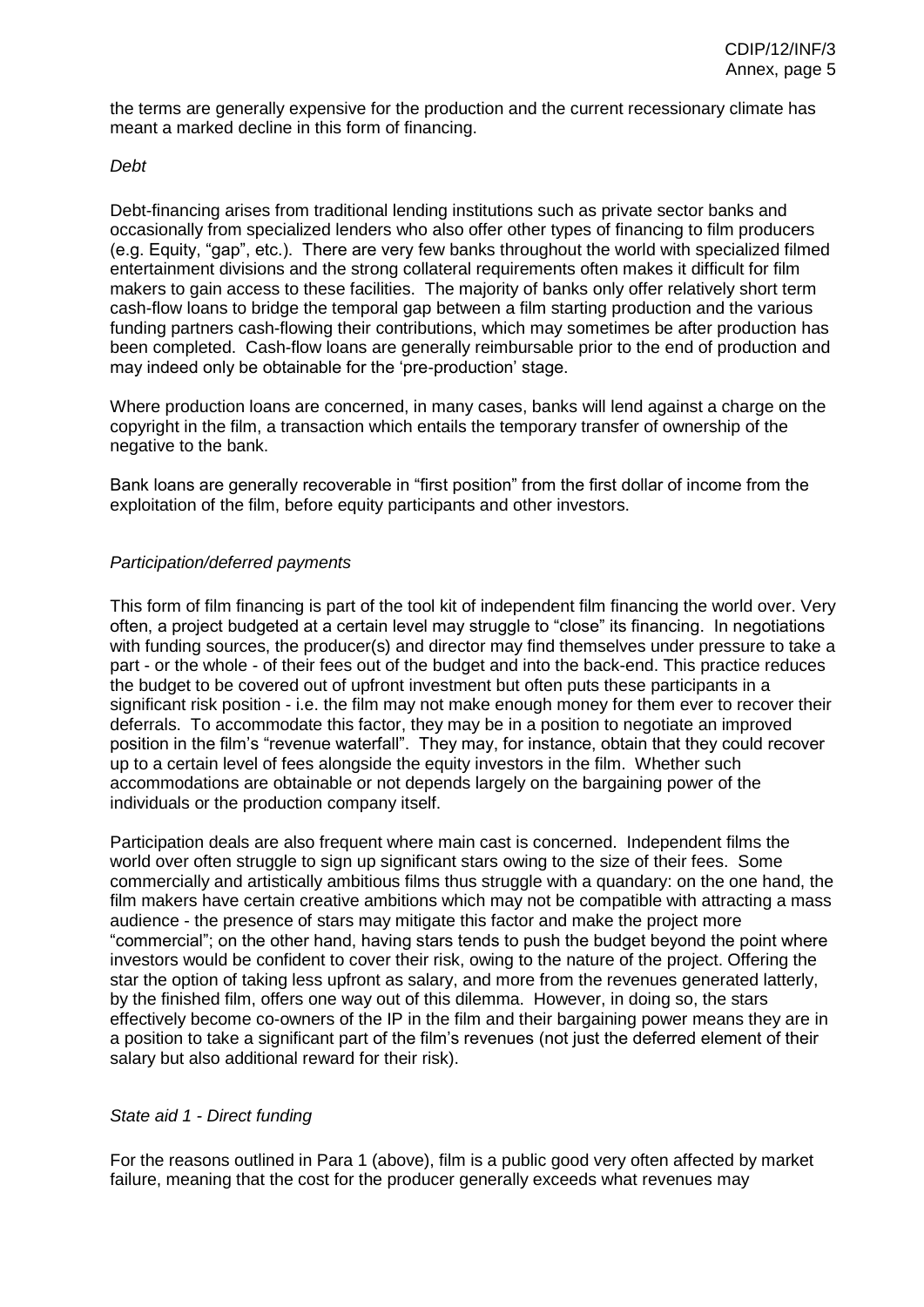reasonably be generated. In many countries around the world, the idea of having a local industry with the capacity to turn in a critical mass of local films reflecting the local culture to local citizens is considered a worthwhile public interest objective. Accordingly, many countries have deployed policies designed to palliate partly to the market failure issue through redistributive mechanisms which ensure that film makers may find part of the funding necessary for production.

Broadly-speaking, State aid comes in two categories: selective and automatic. In selective funds, projects compete for funds on subjective merits assessed either by industry peers, or by civil servants or a mix of the both. This approach means effectively that the public fund makes a judgment call on the suitability of the project to a set of criteria. The criteria may be strictly cultural (i.e. the French "Avance Sur Recettes"), resulting in choices being guided by a sense that the project would contribute to the cultural life and may not otherwise be made through an appeal to the marketplace alone. Alternatively, the criteria may be commercially-driven, in which case the decision-makers will attempt to assess the project's ability to recover its costs and reach a substantial audience. In many cases, public funds work with a set of mixed criteria in which selected films are required to meet both cultural and commercial expectations, a brief which sometimes make the selection process somewhat political.

Automatic subsidy schemes generally reward film companies in *pro-rata* of the money generated by individual films at the cinema box office. This approach exists in France and Spain and there is a pan-European scheme (MEDIA Program) which rewards film distributors along similar lines.

*State aid 2 - hypothecated tax, tax credits, rebates, etc.*

Many national jurisdictions have adjusted their tax codes to make it possible for private sector companies and individuals to shelter taxable income through investment in film production. Amongst those are Canada, Brazil, France, the UK, Belgium and 42 of the states and territories of the United States to name a few. Brazil is an interesting paradigm for this model: local films qualifying under the tax breaks may cover a considerable proportion of their budgets through equity arising from big scale corporate sectors with large amounts of taxable revenue (e.g. Petrobras, Embraer).

Tax credits available directly to film productions do not involve third party investors. They are often a preferred choice of governments because they are seen as less open to distortion and abuse as tax shelter schemes. Under the tax credit systems, producers may receive a direct cash benefit corresponding to tax foregone by the fiscal agency over certain types of qualifying expenditures, mostly those relating to the direct costs of physical production.

#### *State aid and official coproduction*

There is an international dimension to State aid: many countries have established official bilateral co-production agreements/treaties. These formal agreements create a legally-binding template between sovereign states which effectively grant qualifying co-productions nationality status in both countries. The advantages of dual nationality is that the production is then qualified to received State aid from both countries, thereby increasing the pool of public sector equity (or tax credit/underwriting) available to fund the film's budget. The inconvenient is that transaction costs for co-productions (e.g. legal fees, administrative compliance, etc.) tend to be higher than for most purely national productions. They may also somewhat constrain the options available to the producers (locations, crew, post-production) as the agreements/treaties expect projects to strike a balance of spend in each country, more or less proportionally to their respective financial contributions. Official co-productions are nevertheless a proven positive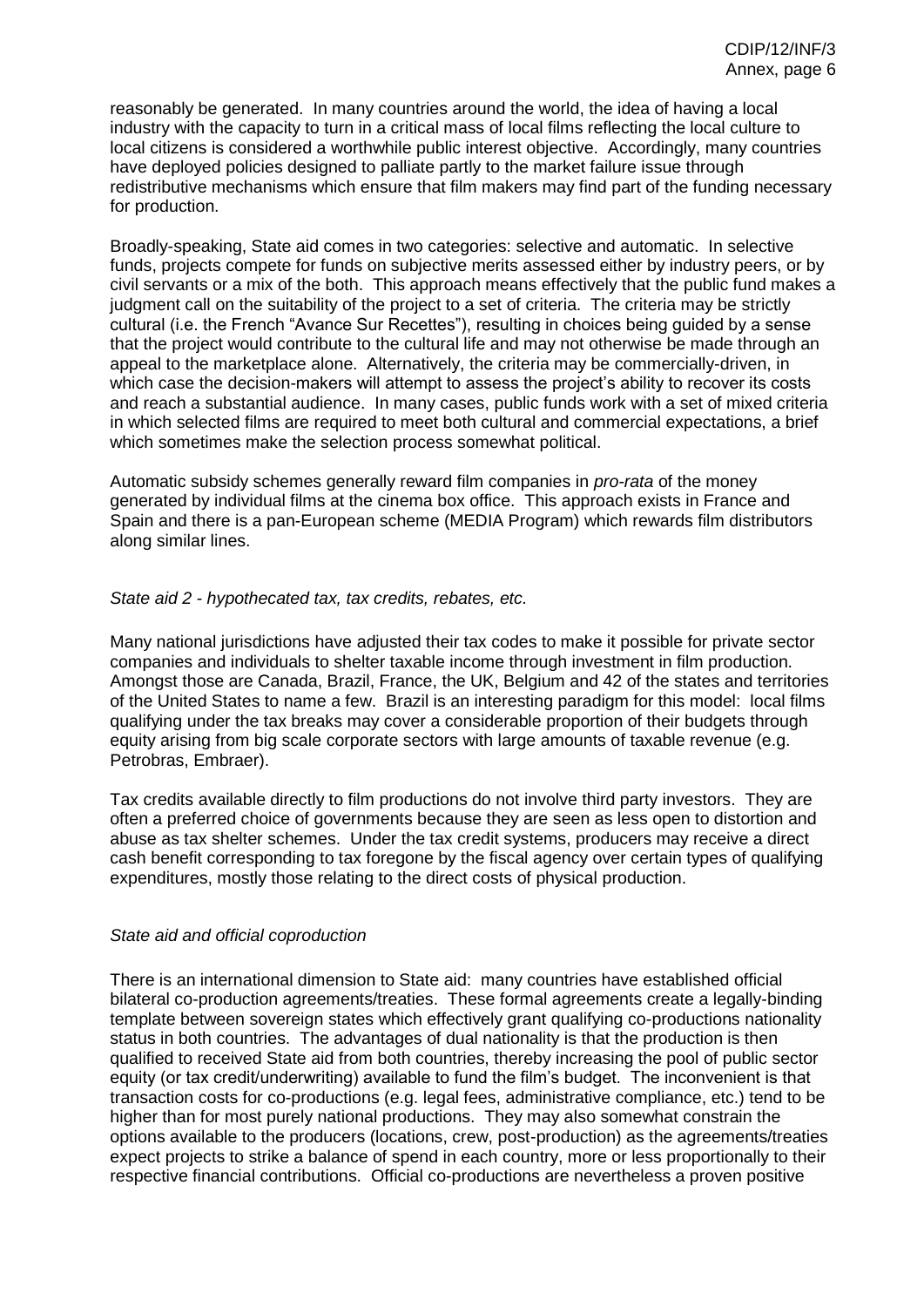factor in the development of national film industries: they bring cash-strapped national films, additional opportunities for finance, secure distribution outside national borders and stimulated international cooperation.

#### *Sponsorship and product placement*

All over the world, high-value brands seek association with film and audiovisual works, which they see as an opportunity to associate their product with specific lifestyles and demographics. Big budget international productions (e.g. the James Bond franchise) often resort to this form of production funding and in recent years, some large corporations have even opened filmed entertainment divisions in order to gain control of the creative film projects they wished to link their product (e.g. Adidas with the football drama franchise *Goal!* 1 and 2). Sponsorship and product placement are also strongly developing film financing strands in the many developing countries with emergent mass consumer markets.

#### *Pre-sales of rights*

The pre-sale of rights is a mechanism whereby the film makers (or their designated sales agent) secure the commitment of a distributor (or a broadcaster, VoD platform, etc.) to acquire certain distribution rights in the film prior to the film being completed and delivered. The pre-sale contract, providing it comes from a *bona fide* distributor, may then be used by the film makers to secure bank financing (production loan) in order to complete the financing of the film's budget. Thus, the pre-sale illustrates the strategic role of IP in getting films actually made, as well as distributed. The ability to get distributors and/or distribution platforms involved in the project through the pre-sale of rights drives all other forms of finance into the project - though it is last on our list, the pre-sale is in fact the apex of the film financing system. Few film industries can claim to have reached maturity if they lack the market structures and copyright transaction practices which enable some of the rights in a film project to be offset prior to the end of production, against production financing.

The next section goes into more detail about the pre-sale and the important role it plays in the financing of many independent films.

#### 1.4. Utilizing the IP infrastructure to develop, finance and distribute audio-visual works

#### *1.4.1. Use of IP in the creative development of audiovisual works*

One of the salient characteristics of the professionally-produced audiovisual work is the time and financial resources it takes to bring a project from initial idea to first day of filming. In the industry, this stage in the economic and creative cycle of a film's production is called "development". Development comprises all the tasks that go into turning an idea and/or source material (e.g. a literary or factual book, a theatrical play, a musical, a pre-existing film (remake rights) a magazine article, an original treatment or script, someone's life story, etc. ) into the mobilization of creative, financial, technical and physical assets necessary to make a film/audiovisual work. Channeling resources into development is one of the key tenets of competitive conduct in the film industry, where there is an empirical connection between the care given to this part of the process and the capacity of the end product to attract an audience.

Central to development for a film/audiovisual production company is the ability to secure creative assets on an exclusive basis. At every step of the way, it is essential for the project to have clearly WRITTEN assignment/transfer or licensing agreements obtained for every of such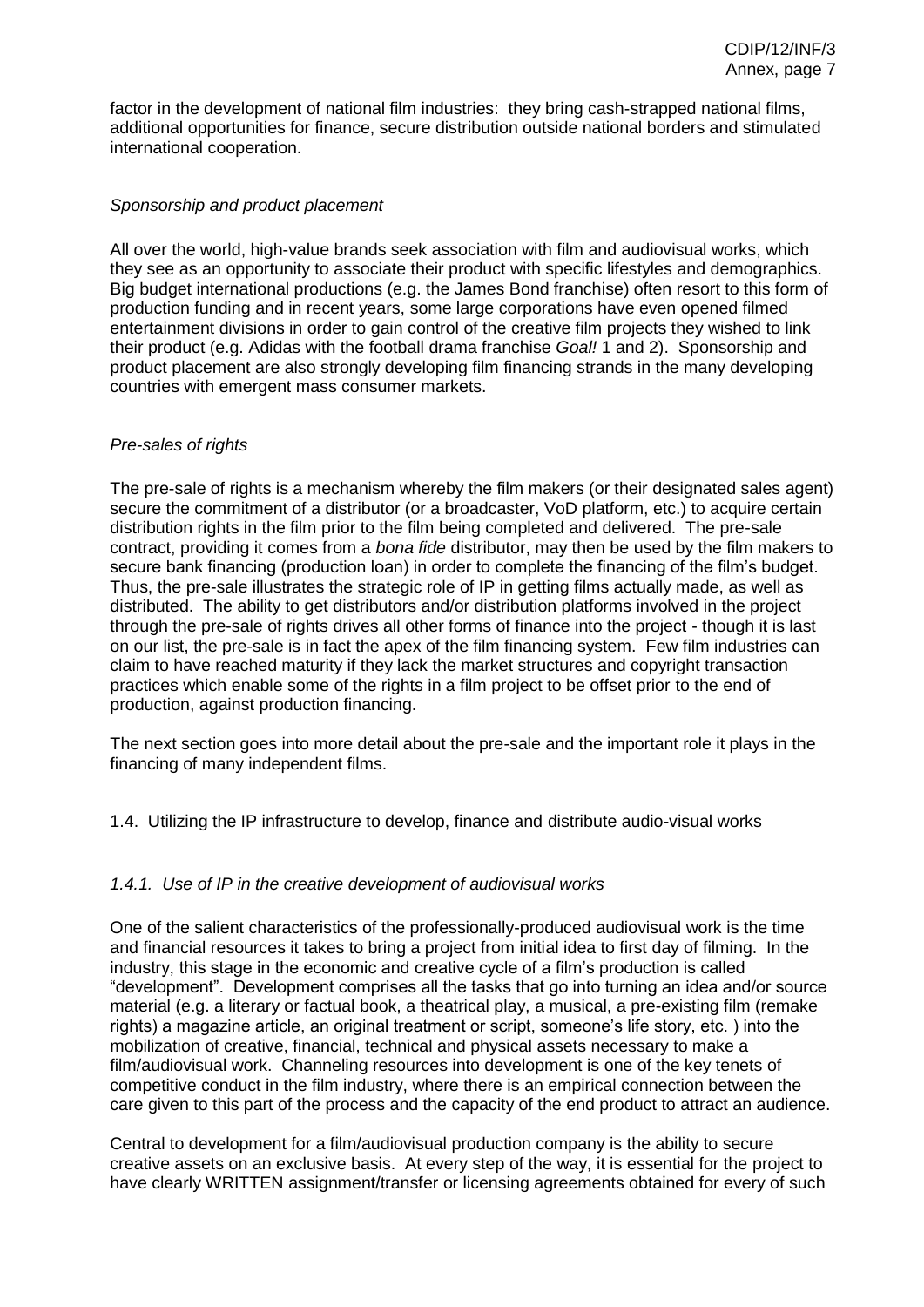creative assets. One of the well-diagnosed issues of film production in Africa is the relative lack of a clear and harmonized set of legal practices which would permit the producer to establish unambiguously that he/she has indeed cleared the necessary rights to the creative components to enter into the finished film.

The most pivotal of those creative assets will be the underlying source material (i.e. a preexisting work, very often a book or an existing screenplay. In order to secure such assets, the production is required to enter into contractual agreements with the owners of the pre-existing works so that intellectual property in the resulting project may be under their direct control.

In the case of underlying - or pre-existing - works, it is an established practice in the international standard that producers will take an "option" on the work rather than buying the rights from the very outset of the development process. In an option deal, the owners of the IP in the pre-existing work grant the film makers an exclusive right to be the only ones entitled to adapt and develop the work into a work of filmed entertainment. The advantage of the option is that it is a kind of half-way house in the development process and, as such, less expensive than purchasing the rights upfront. An option agreement will typically run for an initial period of eighteen month, renewable thereafter for shorter terms (e.g. a year, six months, etc.). The option agreement represents a creative adaptation of the legal infrastructure to the inevitable vagaries and uncertainties of the development process in the film industry: the majority of projects do not lead to the creation of the film and many projects are written-off fairly early in their development, because the film makers either realize that the material has poor potential as a feature film or cannot reconcile its ambitions with what the marketplace can offer in production funding. The ratio of projects going in development to projects being made into films varies from country to country. In Hollywood, the reported ratio is around one in ten for the studio system. Europe, with its well-developed State subsidy systems, may allow for a greater variety of projects to see the light of day, but the ratio remains at about one in five: ]. Once the film company has acquired the certainty (or at least a reasonable belief) that the project is creatively and financially viable, they will have to acquire full rights to the project from the owners of the rights in the pre-existing work. From that point, and subject to specific accommodations in the assignment/transfer contract, the production may go ahead with turning development assets (e.g. a script, draft production sets' drawings based on authored designs, etc.) into a finished film.

The development process also entails the production of a script, or screenplay, which is itself a separate copyright work, whether it is an original work directly conceived for film, or is based on an underlying work. It is essential for a film company to develop the editorial and legal skillset necessary to spearhead this process, bearing in mind a strong script is one of the most potent creative assets a producer can muster at the point when he/she will be looking to get the project financed.

There are different legal doctrines and sets of practices around the development of a film's script. In the 'work for hire' doctrine (e.g. USA), the producer is the owner of the copyright in the script and commissions the script writer, whose work is remunerated as a technical service, not against the purchase of authorial rights.

Other jurisdictions may have a different approach. In 'droit d'auteur' countries, the authors' rights are generally vested in the script writer as a matter of legal presumption. Consequently, even if it is taking the financial risk on paying for the writer's time and expertise, the production company will take care not only to remunerate the service but to obtain the necessary transfer of rights in the screenplay from the writer. This may require two separate contracts: one for the work on the screenplay itself, and another one to take assignment/transfer or license of rights from the script writer as the author of his script, with attendant additional financial compensation.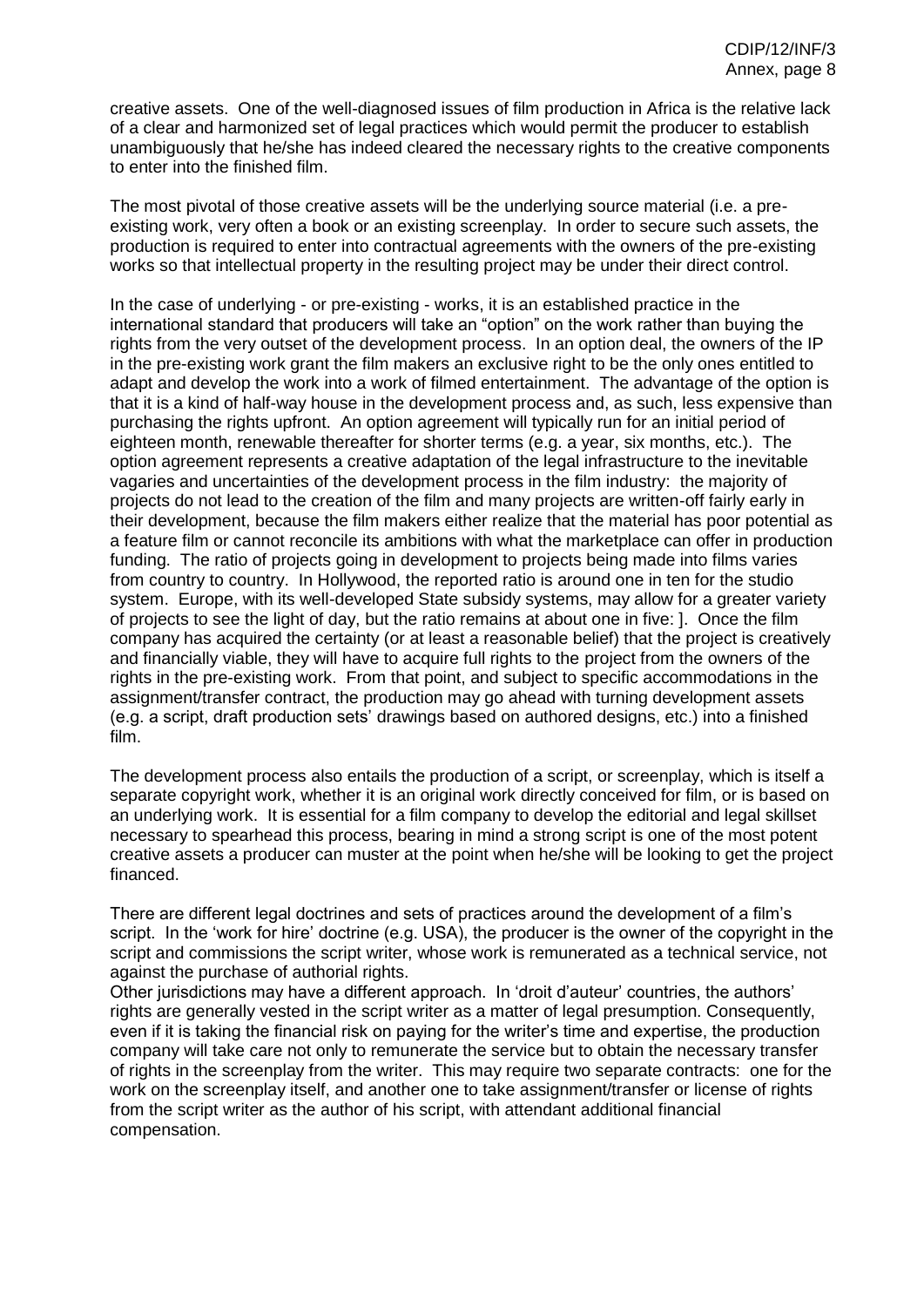In some countries, where collective bargaining structures are in place, the writer(s) as authors of the script used to make the film may also be entitled to a proportionate share of the revenues from the commercial exploitation of the finished film (often expressed as a percentage on net revenues, after deduction of sales costs, distributors' fees, etc.).

Films are often based on real lives, whether past or current. Clearing rights in such situations may involve a complex web of legal tasks: the rights related to a living person are not copyrightrelated but it is nonetheless important to ensure that the film may not be laid open to injunction based on a person's privacy rights, right to one's image, libel law, etc. The source material for a person's biographical information may be an existing copyright work e.g. press article, published biography, radio program, current affairs or documentary film which will require clearance and where relevant - a purchase of rights.

The short scope of this study does not allow us to go into further detail about the legal intricacies of the development cycle in film making (e.g. pre-recorded music, production designs based on existing works, use of trademark objects in the frame, etc.). The overriding principle with all stages in the development process is that - in order to end up with a trade-able creative asset and begin the next stage of attracting production financing, the production company needs to observe stringent legal discipline: it needs to ensure all sets of IP rights entering into the project are either cleared - or at least clear-able at a later stage.

#### *1.4.2. Uses of IP in the production financing of audiovisual works*

In section 1 we provided an overview of the main sources of financing available in mature film industries. Outside of the world's two major studio systems (e.g. US, India), it is very rare that an average commercial film's budget made to a professional standard will be funded through a single source. Most films' budgets are raised through a patchwork of sources, which requires great entrepreneurial resourcefulness from the production company.

Once relevant underlying rights, performance rights, music, design and other relevant rights have been cleared, the production company - or its designated agent - is in a position to bring the project to national distributors, broadcasters and/or other platforms. At this point, the producer generally has a "package" consisting in a script (which may or may not be a last draft); he/she may also have some key cast attached to the project (subject to certain conditions e.g. start date, back-end revenue deal, etc.) and, in some cases, a director. The company may also have secured some non-rights based financing such as private equity or State aid, or an offer of discounted cash-flow on post-production, etc.

In the film financing ecology, the power of the project to attract pre-sale/distribution commitments ahead of production is not only key to obtain the financing; it is also indispensable in order to secure final commitment from most other sources. Equity investors, for instance, are usually not interested in a project unless they have sufficient guarantee that the film will achieve distribution. Moreover, it is by no means a safe bet to assume that distribution rights will be picked up once the film has been completed: many national film industries (e.g. Tamil or Telegu film production in India) are littered with films that - having somehow managed to be made without any pre-sale of distribution rights - end up gathering dust on a shelf because no distributors has picked up the finished product. The budget for the worldwide British hit film *The King's Speech* was a little over \$12 m. The film had an unusually high level of equity financing (over 60%, though some of it was straight debt financing) from London-based film financing firm Prescience Film Finance. A large part of the equity component in the film would not however have been secured had not the producers been able to secure pre-sales of distribution rights from two very senior companies in two key distribution territories: Momentum Pictures for the UK and The Weinstein Company for North America.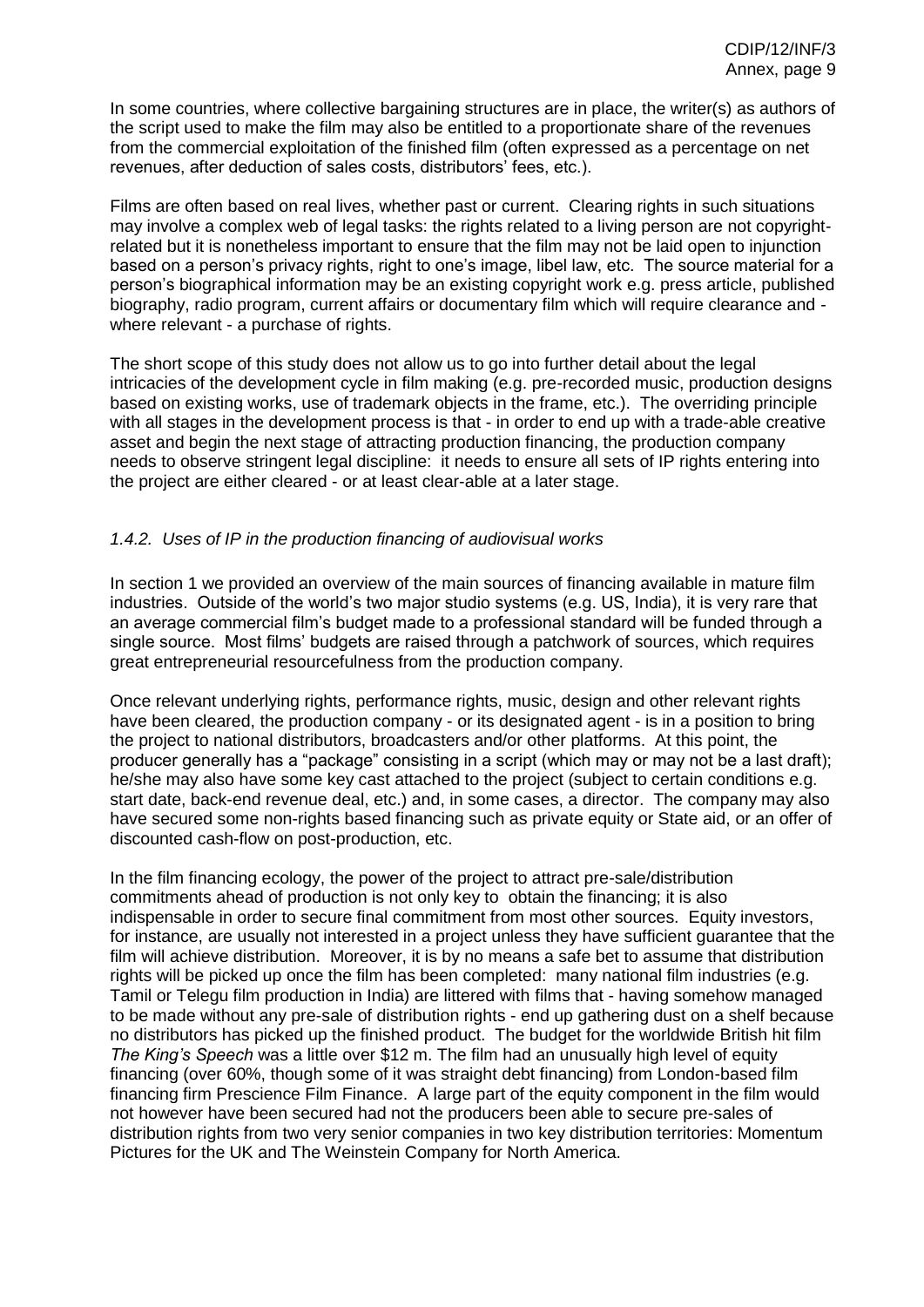#### 1.5. The key role of rights' transactions in the financing of film - case studies

The case study below, the 2012 Argentina/Spain/France production *Elefante Blanco* (White Elephant) combines three key sources of financing: public sector equity (state aid), deferred fees (producers taking part/whole of their fees out of the budget to be earned back from exploitation of the finished film) and pre-sales of relevant rights.

The film narrates, in a gritty social-realist style, the daily struggles of a committed urban priest in Buenos Aires and his complex relationship with a young social worker who does not share his religious convictions. Starring Ricardo Darin, a prominent Latin American film star became more global after the international success of the Oscar-winning *El Secreto de sus Ojos* (The Secret in their Eyes), *Elefante Blanco* is directed by the acclaimed Argentine director Pablo Trapero.

| <b>Funding source</b>                         | <b>Type</b>                                                                                                                                 | Amount<br>$(\epsilon)$ | $\%$  |
|-----------------------------------------------|---------------------------------------------------------------------------------------------------------------------------------------------|------------------------|-------|
| <b>Public broadcaster</b><br><b>Spain TVE</b> | Pre-sale of broadcasting rights for Spain                                                                                                   | 600,000                | 18.75 |
| <b>ICAA, Spain</b>                            | Public sector equity (national film<br>institute)                                                                                           | 753,000                | 23.53 |
| <b>INCAA, Argentina</b>                       | Public sector agency equity                                                                                                                 | 538,667                | 16.83 |
| Patagonik Films,                              | Minimum guarantee payment against                                                                                                           | 700,000                | 21.87 |
| Argentina                                     | rights for Latin America                                                                                                                    |                        |       |
| <b>Full House Film,</b>                       | Third party French co-producer. Financial                                                                                                   | 250,000                | 7.81  |
| <b>France</b>                                 | contribution only (subsidy)                                                                                                                 |                        |       |
| <b>Wild Bunch, France</b>                     | Minimum guarantee payment from an<br>international film sales company - against<br>all rights to rest of the world outside Latin<br>America | 250,000                | 7.81  |
| <b>Deferred fees</b>                          | Morena Films and Matanza/Patagonik<br>producers' fees as the co-producers of<br>the film                                                    | 108,000                | 3.37  |
|                                               | <b>Budget</b>                                                                                                                               | 3,200,000              |       |

**Case study 1: Financing plan -** *Elefante Blanco*

The State aid element has been amplified considerably in this case by the use of official coproduction treaties which automatically granted the film Spanish, Argentine and French nationality, enabling the producers to receive subsidy in all three countries. The co-production strategy also allowed the producer to secure distribution rights on a pre-sale basis in the two majority co-producing partner countries (Argentina and Spain). In all, the choice of coproduction delivered the producers a considerably higher budget than they would normally have been able to attract on this story, which is set entirely in an inner city area of Argentina's capital. Had it been confined to only raising its financing from Argentina, it is likely the budget of *Elefante Blanco* may have been 50% lower or more, owing to the limitations of the national market making it challenging for higher budget films to be economically sustainable.

With a co-production budget of  $\epsilon$ 3.2 m, the film makers knew they could afford to deliver high production values, thereby increasing the likelihood of the film achieving widespread distribution internationally, outside the two co-producing countries

*Elefante Blanco* illustrates very vividly the strategic role of copyright-based transactions in enabling films to be financed and produced. The pre-sale element almost matches State aid from the co-producing countries' film agencies and covers nearly half of the budget (48.3%). Many funding agencies make their contribution conditional to the film companies securing such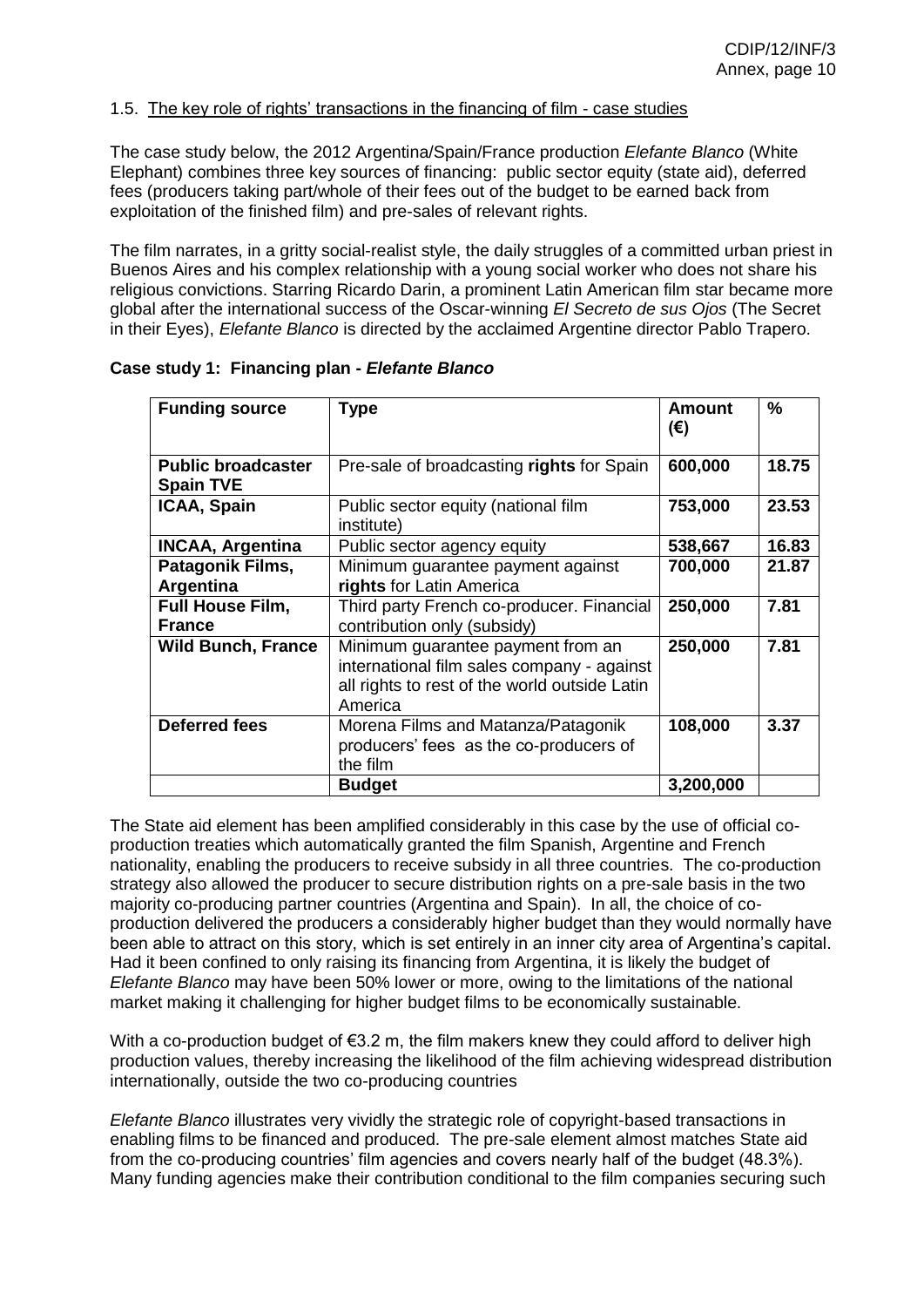pre-sales, in order to ensure that their investment benefits the public interest through the finished film reaching consumers. In this example, the pre-sales - or minimum guarantee payments set against certain rights - have ensured that the film would secure strong distribution in the co-production territories and elsewhere.

Our second case study, *Caramel* (Sukkar Banat), made full use of the cultural and commercial ties between Lebanon and France, utilizing seed money from the public sector to launch the project and attracting significant pre-sales of rights to finance the \$1.3 m budget.

Directed by first-time director Nadine Labaki, who also stars and wrote the script thanks to a development grant from the Cannes Film Festival organization, *Caramel* celebrates the resilience and life-affirming humor of a small group of Lebanese women whose world centers around a hair salon in Beirut. The vitality of the women is set against the on-going strife that has marred the country for decades, and presents a sunnier side of the Lebanese experience.

| <b>Source</b>                                                                                                                        | <b>Type</b>                                                                           | <b>Amount</b><br>(€) | ℅     |
|--------------------------------------------------------------------------------------------------------------------------------------|---------------------------------------------------------------------------------------|----------------------|-------|
| Fond Sud, France                                                                                                                     | State aid. French agency for films co-produced<br>with developing countries           | 100,000              | 7.69  |
| Agence<br>Francophonie                                                                                                               | State aid. International agency to promote<br>French language & culture               | 25,000               | 1.92  |
| Sabban Media                                                                                                                         | Pre-sale of cinema and video rights for the Arab<br>world to leading film distributor | 102,200              | 7.84  |
| <b>ART</b>                                                                                                                           | Pre-sale of pan-Arab broadcasting rights to<br>Middle-East satellite broadcaster      | 393,000              | 30.23 |
| <b>Roissy Films</b>                                                                                                                  | Against sales mandate all rights to all territories<br>outside France and middle-East | 300,000              | 23.07 |
| <b>Bac Films</b>                                                                                                                     | Pre-sale of cinema and video rights for France to<br>leading French film distributor  | 200,000              | 15.38 |
| <b>ARTE</b><br>Pre-sale (license) of German and French satellite<br>broadcast rights to the Franco-German public<br>cultural channel |                                                                                       | 150,00               | 11.53 |
|                                                                                                                                      | <b>Budget</b>                                                                         | 1,300,000            |       |

## **Case study 2: Financing plan -** *Caramel*

In the case of *Caramel*, 88% of the funds to cover the €1.3 m budget came from rights-based transactions, e.g. minimum guarantee payments against certain sets of rights, with only 9.6% from State aid sources. *Caramel* typifies the way in which film makers will make strategic use of the value of intellectual property to leverage finance and thus turn their creative visions into a marketable cultural product. By the time the financing was completed, the project's pre-sales ensured that the finished film would have distribution throughout the Arab world in all media (including pan-Arab broadcasting), France (cinemas, DVD and television), with an additional financial commitment from an international sales agent to negotiate distribution rights in other countries.

As with *Elefante Blanco,* the financing structure of *Caramel* itself built in an ambitious international distribution strategy. This effect, combined with the very positive critical reception, conspired to make the film a worldwide success: *Caramel* achieved a record-breaking 130,000 admissions in cinemas in Lebanon, garnered over \$700,000 at the US box office (a notoriously difficult market for foreign language films), and did extremely good business in Europe also.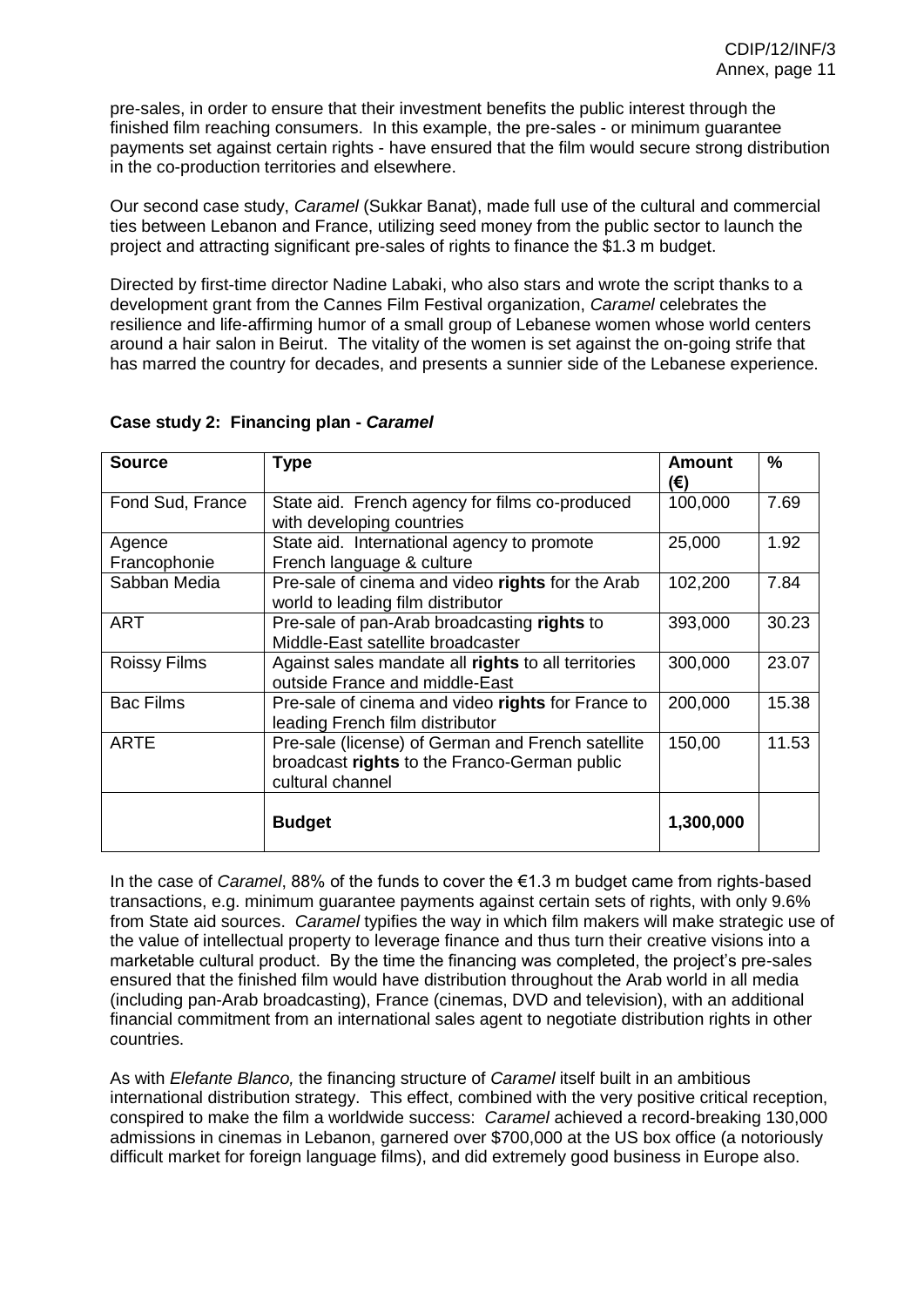Our third case study, the South African film *Otelo Burning*, combines some direct State aid with a government tax credit, private equity and a single large pre-sale. This film by writer/director Sara Blecher tells the tale of young Otelo, a young boy from a Durban township. He and his friends discover the exhilaration of surfing - a sport strictly forbidden to blacks during the dark days of Apartheid. Their joyous transgression through sport becomes a vibrant metaphor for the momentous change which overtook South African society and polity at the time of Nelson Mandela's liberation - the film's tense climax takes place on that historic day.

| <b>Source</b>                             | <b>Type</b>                                                                         | Amount (\$) | ℅  |
|-------------------------------------------|-------------------------------------------------------------------------------------|-------------|----|
| <b>NFVF</b>                               | State aid (equity). South African National Film &<br><b>Video Foundation</b>        | 234,000     | 18 |
| Tax rebate                                | State aid. Cash-flowed rebate applies to local<br>production spend (35% up to \$1m) | 325,000     | 25 |
| $ETV$ or:<br>[Undisclosed<br>Broadcaster] | Pre-sale. Against all pan-African broadcast<br>rights in perpetuity (+ some equity) | 520,000     | 40 |
| Private equity                            | Undisclosed                                                                         | 221,000     | 17 |
|                                           | <b>Budget</b>                                                                       | 1,300,000   |    |

|  | Case study 3: Financing plan - Otelo Burning |  |
|--|----------------------------------------------|--|
|--|----------------------------------------------|--|

South Africa boasts a sophisticated set of public sector mechanisms to support local film production. For this, a film with a high budget by average African standards, 43% of the financing was secured through a direct equity investment by the State agency (NFVF), and additional cash-flow from the tax rebate facility. A further 17% came from a private equity source. Here, as in previous examples however, the film could not have been made, had it not been for the ability of the film makers to pre-sell rights in the film, through a single deal with a local private sector broadcasting organization, against a contribution worth 40% of the budget.

The financing of *Otelo Burning* thus illustrates the increasingly important role played by broadcasting rights in the financing of a growing number of films made in Africa. The relatively small cinema infrastructure and widespread piracy in the video market means opportunities for film producers to secure pre-sales for those sets of rights are scant. By contrast, commercial broadcasters, including national and pan-African satellite broadcasters, often boast good infrastructures, strong cash-flow and good professional standards in the acquisition of rights to content offered by third parties. This is also a very concentrated market with local monopolies at national level and a relatively small number of larger pan-African broadcasters - as a result, bargaining power tends to favor those entities who often pre-purchase African rights in perpetuity even when they are funding a relatively small proportion of the budget for the film.

#### 1.6. Sound practices – the importance of copyright documentation [Chain of title]

The preceding section demonstrates the pivotal role played by rights related to copyright, not merely for the distribution and commercial exploitation of a finished film, but as a legal tool to actually raise financing from the distribution sector before a film is even put in production and completed. The ability to add the pre-sale of rights in a project to the arsenal of financing options is a salient component of the international standard. And for any pre-sale to occur, whether domestic or foreign, a film will depend on sound copyright documentation in order to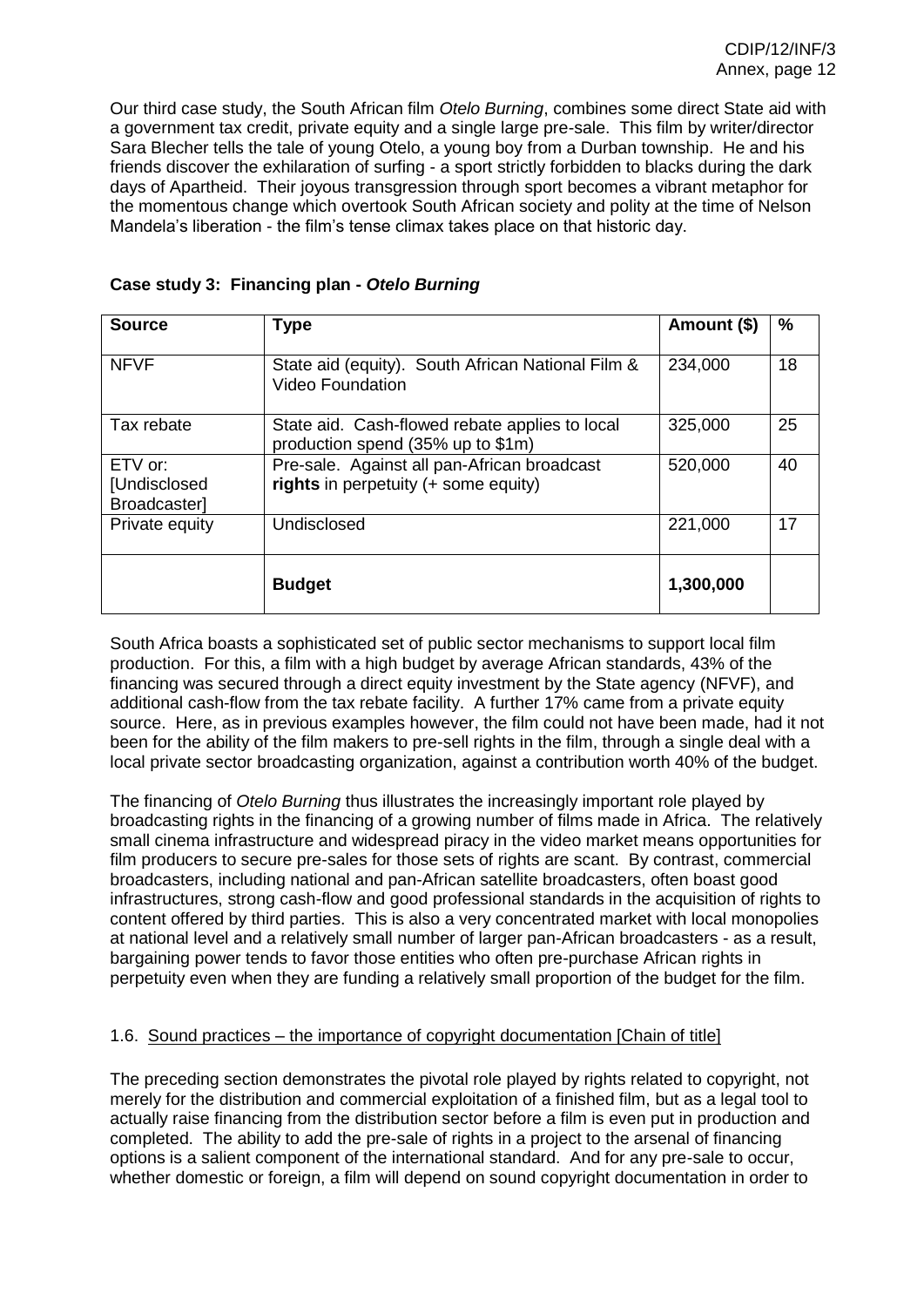sustain its value as a creative package which can be turned into a valuable active economic asset and monetized accordingly. The international standard, which this chapter describes only cursorily, posits that sound legal practice in this area is the pre-condition for achieving economic success: whilst good copyright documentation does not guarantee that a film will attract audiences, its absence will most often make it unlikely that the film will be financed and produced; at the very least, it is unlikely that it would become commercially exploited without impediments which may include unwanted injunctions by aggrieved owners of rights in elements entering into the film (e.g. soundtrack, live performances, trademarks, underlying work, etc.). For film to yield economic value of any kind, rights must be demonstrably cleared.

Our short survey of the countries participating in WIPO's Development Agenda Project C4AC - Burkina Faso, Kenya and Senegal - in Part II of this report, highlights a common challenge, which many other WIPO Member States in the developing world share in various degrees. In all three countries, consistency and reliability in copyright chain of title practices on domestically-produced audiovisual works are often lacking. Whilst it would be inaccurate to suggest that the widespread adoption of best practice in chain of title would be sufficient to address the economic challenges of those countries' developing audiovisual sectors, there is no doubt that a high standard in this area is both a prerequisite for higher growth (especially in these as yet largely unexploited export and co-production opportunities) and an essential accompaniment to it.

A thorough and complete chain of title evidenced by written contracts and agreements protects the potential economic value of the audiovisual asset: an international distributor working to the international standard would not consider picking up rights to a film project or a finished film even a very good film - with a patchy chain of title. Without evidence that the rights have been cleared (to the best knowledge of the producer selling the work), the distributor would not be able to ensure his purchase against the risk of a possible later claim by a rights holder, which may lead to the film not being legally exploitable in the territory for which the distributor would have acquired the film's rights. Conversely, best practice in this area helps make good audiovisual works more competitive, as compared to those over which legal certainty is not present.

In turn, best practice in chain of title documentation can mean more opportunities to exploit the audiovisual work across all the segments of the value chain, from the film theatre and/or the DVD market, through to free television and online VoD platforms. For some films, this could mean more revenues, which in turn, helps the production company underwrite the cost of acquiring the rights necessary for the creative development of new projects, commission original screenplays, buy film adaptation rights to a best-selling novel, etc. A professional standard in copyright documentation is also essential for production companies to attract bank financing, where the template for risk assessment is very rigorous.

In taking on the exciting challenge of developing their audiovisual sectors, the participating countries in WIPO's CDIP 9/13 Project may look forward to generating new virtuous effects by building professional skills in the use of copyright and related rights. Whilst the challenges involved in allowing their audiovisual sectors to fulfill their economic and cultural potential are numerous, and whilst many lie outside the intellectual property field, sustainable growth is realistic in the long run only if their film entrepreneurs are given the opportunity to be brought up to speed with the legal standards and practice which prevail in the global filmed entertainment sphere. Far from fostering cultural and creative uniformity, this international legal standard frees up film makers and gives them a wider range of options to turn their creative visions into valuable copyright assets.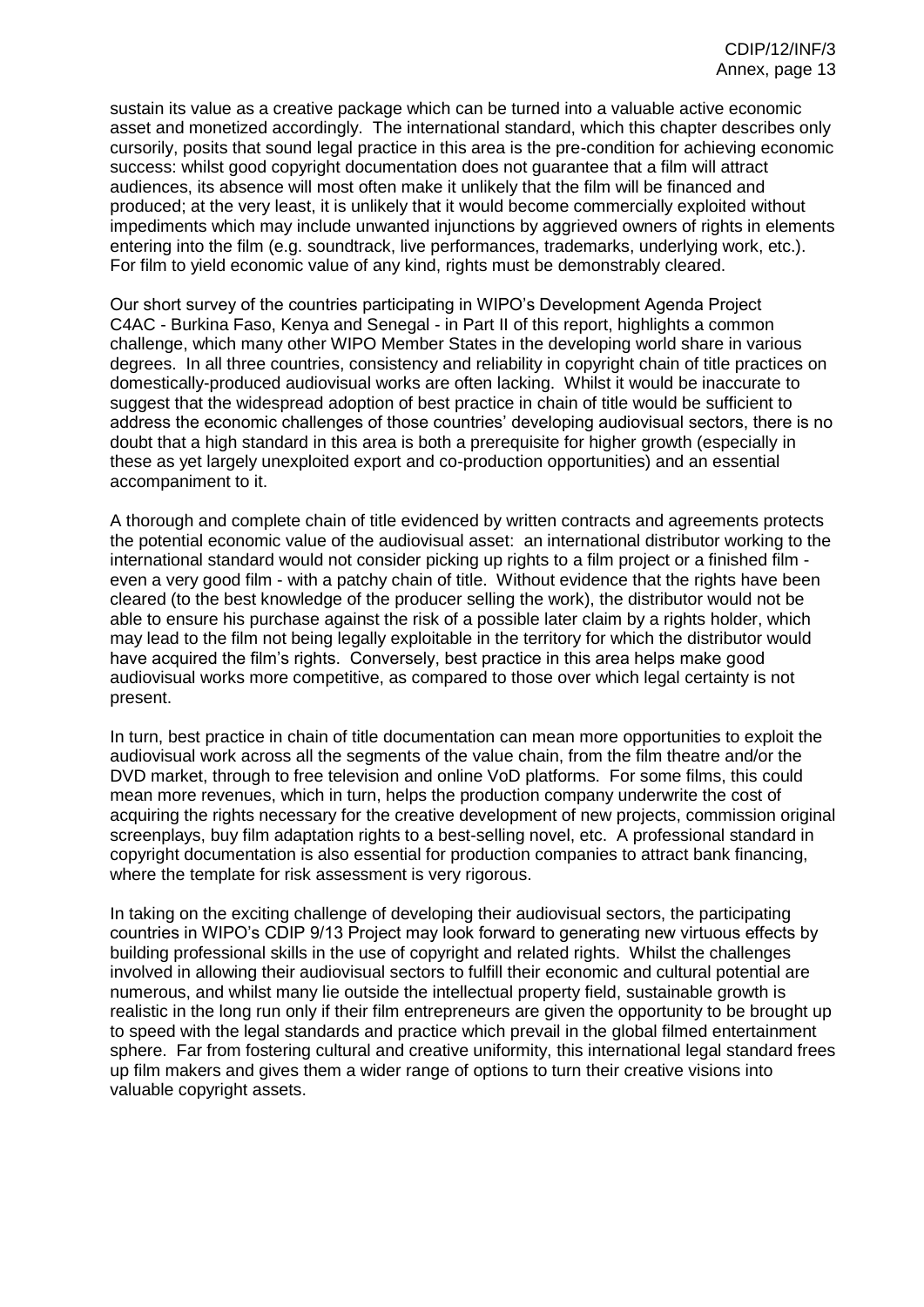## **PART TWO**

ASSESSMENT OF THE ROLE OF INTELLECTUAL PROPERTY IN THE FINANCING, PRODUCTION AND DISTRIBUTION OF AUDIOVISUAL WORKS IN BURKINA FASO, KENYA AND SENEGAL

#### 2.1. Methodology and disclaimer

We conducted desk research on copyright in the audiovisual sectors of Burkina Faso, Kenya and Senegal and addressed a questionnaire to and interviewed a number of key stakeholders, both government officials and audiovisual entrepreneurs.

Considering the short time available and the scarce availability of pertinent data, our findings are essentially empirical and do not pretend to be exhaustive or definitive; as such, this report stands to be supplemented or corrected as required.

We focused our research on the practical realities in the three targeted countries and our analysis on the challenges for using and managing copyright (to be understood as copyright and related rights) to the benefit of strengthening and developing these audiovisual sectors.

#### 2.2. Key findings

a) Copyright only plays a marginal role in the financing and exploitation of audiovisual works produced in Burkina Faso, Kenya and Senegal.

b) Co-production and exploitation contracts with foreign producers and distributors are copyright-based but not always well understood.

c) Audiovisual stakeholders in the surveyed countries have limited awareness of copyright and lack access to specialized legal training, resources and counsel.

d) A more efficient use of copyright presents real opportunities but is underpinned by corresponding structural sector changes and new market opportunities.

e) In the presence of a talented and motivated new film maker generation, in the wake of new distribution opportunities on the Internet and political will to strengthen the production and availability of African audiovisual content, there is momentum for reviewing practices and considering a strategic utilization of copyright in the audiovisual sector.

#### 2.3. Burkina Faso

#### *2.3.1. State-of-play of copyright in the audiovisual sector*

According to the *Bureau Burkinabe du Droit d'Auteur* (BBDA), statistics about the audiovisual sector in Burkina Faso and its utilization of copyright are not readily available. A number of stakeholders called for the generation of such data in support of the strengthening of the sector and to allow the evaluation of policies over time. There are ongoing projects at the sub-regional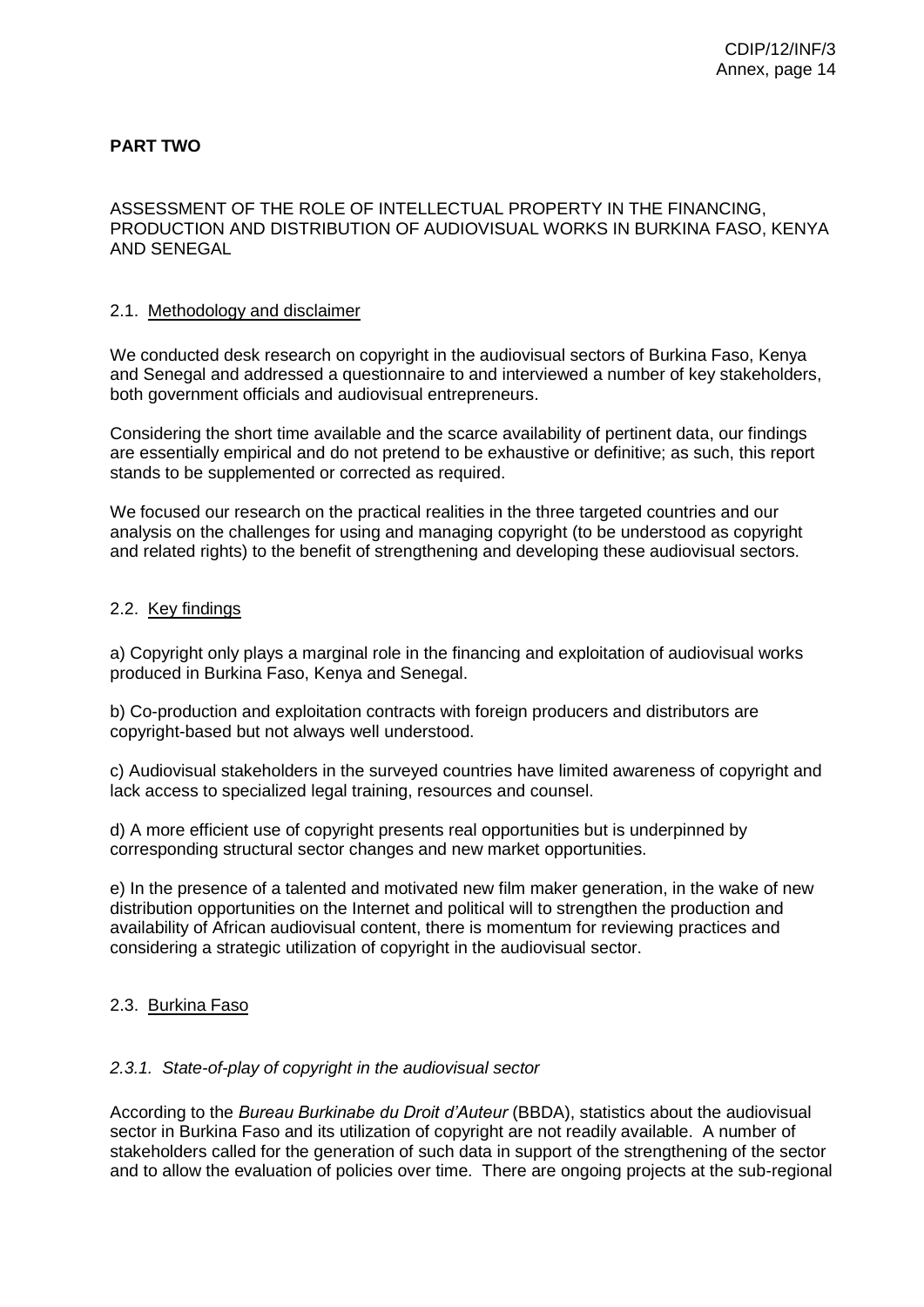level to develop a methodology for generating such data. Meanwhile, the BBDA makes available some data, namely on collection of fees and distribution of remuneration for collectively managed rights, which can be obtained for free following a dedicated procedure.

Burkina Faso is home to some of Africa's best known and legendary film makers such as Gaston Kaboré, Idrissa Ouedraogo, Perre Yameogo and Dani Kouaté. The majority of the production qualifies as *cinéma d'auteur*, characterized by scenarios inspired by cultural traditions and contemporary social realities, esthetic photography and long production cycles relying on public funding. More recently, a young generation using digital technology to produce faster and more at lower cost has been emerging, who according to established producers is full of talent but still has a way to go to meet commercially acceptable quality standards.

Ouagadougou hosts not only one of Africa's best known film schools but also the biannual FESPACO film festival, the most important gathering of the pan-African audiovisual sector taking place since the late 1960s, the 23<sup>rd</sup> edition of which took place on 23 February to 2 March 2013. In the framework of the FESPACO festival, attempts have been made to organize an African film market to facilitate co-productions, distribution arrangements and other transactions for exploiting African audiovisual works. Ouagadougou during FESPACO festival is the unavoidable meeting point of African cinema. Producers, distributors, sponsors, other professionals and officials meet and at times conclude transactions, but a structured and dynamic African film market comparable to leading international film markets has not fully developed and the number of deals materializing is not yet sustaining a pan-African market. Initiatives to further develop and structure FESPACO's African film market are on-going.

For most audiovisual sector stakeholders, copyright is still perceived as too abstract, with unrealistic revenue expectations by the collective management organization *Bureau Burkinabe du Droit d'Auteur* (BBDA) which cannot be fulfilled. The sector's reliance on public funding from Government and foreign sources, and in some cases co-productions with Europeans has to a large extent prevented the development of entrepreneurial copyright management practices such as copyright pre-sales or exploitation through licensing various platform and territorial distribution rights. Aware of the situation, Government and stakeholders are in the process of structuring the audiovisual market, including the creation of the *Centre National de la Cinématographie*, to further assist stakeholders raising finance, produce and exploit audiovisual works.

In some cases, contracts with contributors to audiovisual works such as performers are in oral rather than the prescribed written form, which casts unwelcome uncertainty on a work's chain of title necessary for its exploitation. Many contracts vest most exploitation rights in a foreign producer or distributor and fail to generate copyright-based production funding or exploitation revenue. Most works are not distributed and exploited to their full potential. As noted by Burkina Faso's Minister for Culture Baba Hama at the launching conference held at FESPACO film festival in Ouagadougou on 26 February 2013, the project's aim to facilitate a focused and practical review of the utilization of copyright in the audiovisual sector is timely and responds to a pan-African vision for a truly emerging and financially sustainable audiovisual sector.

#### *2.3.2. Copyright protection for audiovisual works under domestic law*

Burkina Faso was part of the first wave of African countries adhering to the Berne Convention (1963) as well as to the WIPO Internet Treaties, the WIPO Copyright Treaty (WCT) and the WIPO Performances and Phonograms Treaty (WPPT) since 1999. Burkina Faso signed the Beijing Treaty on Audiovisual Performances.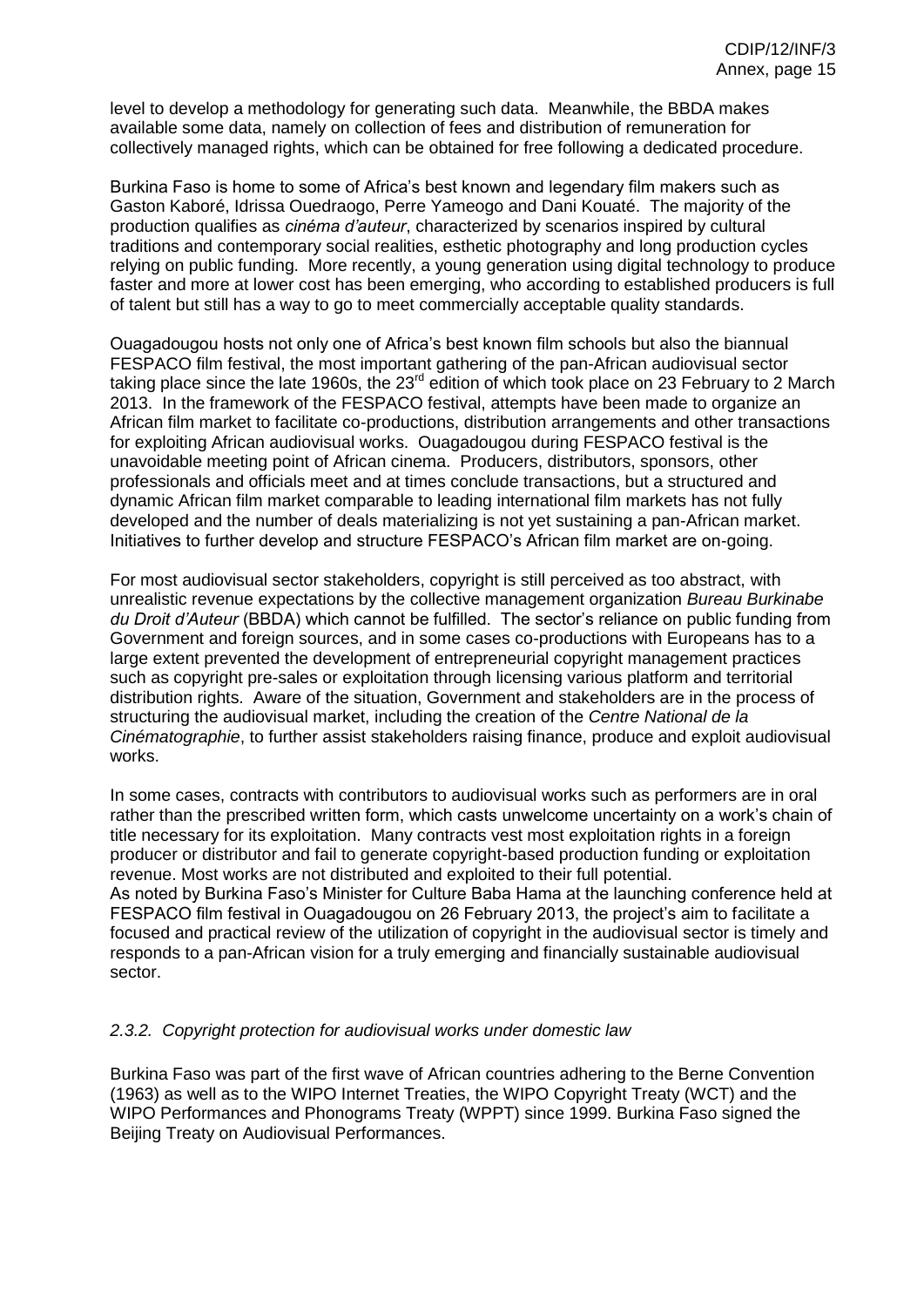Audiovisual works, performances and videograms are specifically protected under Burkina Faso's Copyright Act (BFCA) entitled *Loi No. 032-99/AN du 22 décembre 1999 portant protection de la propriété littéraire et artistique* (Articles 5, 71 and 77 BFCA). The law is of civil and *droit d'auteur* conception and tradition. Authors enjoy moral rights (Articles 9 to 15 BFCA) and transferable exclusive economic rights (Articles 16 to 20 BFCA) including a right of communication to the public also covering the making available on the Internet, subject to exceptions (Article 21 BFCA).

Copyright ownership in an audiovisual work depends on the relations between its creators, the presence or not of a producer and/or work-for-hire, ranging from co-authorship (Articles 27 and 33 BFCA) to the producer or the publisher in case of a collective work or a producer-led audiovisual creation (Articles 28 and 59 BFCA) or the employer (Article 30 BFCA).

The term of protection is 70 years after the death of the last surviving author (Article 34 BFCA), 70 years after publication if a collective work (Article 35 BFCA) and 70 years after fixation for performances and videograms (Article 85 BFCA).

The Copyright Act contains a number of provisions on contracts involving copyright transactions, including general principles such as written form (Article 42 BFCA) and fair terms (Article 45 BFCA), provisions on publishing contracts (Articles 47 to 56 BFCA), performance contracts (Articles 57 to 58 BFCA) and audiovisual production contracts (Articles 57 to 67 BFCA).

The *Bureau Burkinabe du Droit d'Auteur* (BBDA) entrusted with serving as the country's only collective copyright management organization administers statutory licenses for the broadcasting and communication to the public of commercially published videograms (Article 79 BFCA) and private copy of audiovisual works (Article 82 BFCA). Expressions of cultural heritage are protected under the Copyright Act and the creation of works derived from there are by non-nationals are subject to the authorization of and payment of a fee to the BBDA (Articles 92 and 93 BFCA). Rights owners may voluntarily assign other copyrights to the BBDA for administration (Articles 95 and 96 BFCA) under a transparent, structured but highly complex distribution scheme<sup>2</sup>.

The Copyright Act further provides for civil procedures and sanctions (Articles 98 to 105 BFCA), criminal sanctions and procedures (Articles 106 to 111 BFCA), including the protection of technological measures (Article 108 BFCA) and border measures (Articles 112 to 116 BFCA).

#### *2.3.3. Copyright in the market context*

Most audiovisual rights by law and in effect are collectively licensed through the BBDA and generate only limited revenue, representing a low 3% of total revenue from collective copyright management in Burkina Faso. Opportunities for raising finance and commercial exploitation supported by copyright transactions are unknown to and unexploited by most stakeholders except foreign co-producers.

Ouagadougou is among the few African cities that still have a number of operating movie theatres, although as elsewhere on the continent their number has been declining, with only a handful in Ouagadougou and Bobo-Dioulasso remaining. Both stakeholders and Government are involved in initiatives to maintain and develop the theatric exhibition park. Indigenous and other African productions tend to generate more audience than European, American or Indian

 $2$  Arrété du 20 mars 2000 portant règlement de répartition des droits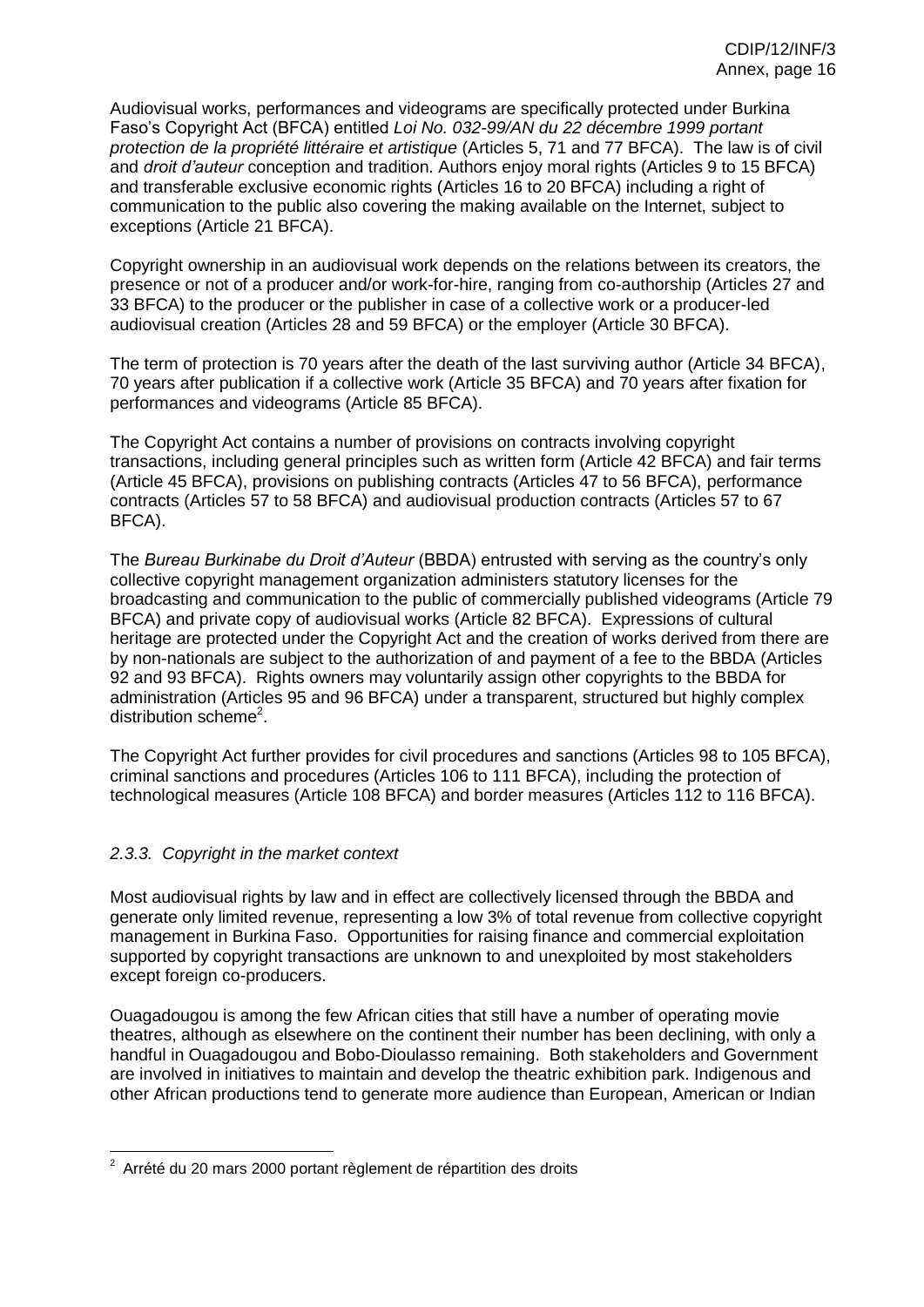movies. A number of stakeholders however pointed out that distribution could be optimized and that for a vibrant theatric exhibition market to exist there needs to be more investment in movie production resulting in a greater number of releases. Theatric exhibition rights are collectively managed by the BBDA and generate little revenue. Producers and distributors thus turn to sponsors and publicity as alternative sources of funding.

Distribution markets for DVDs and VCDs of domestic productions are suffering from piracy and hardly exist beyond a few video clubs in major cities, which generate only very little remuneration whether from sales revenue or rental rights collectively managed by the BBDA. Several attempts to commercialize a movie in DVD or VCD copies failed after pirated versions were available shortly after release of the genuine disks selling for less than one Euro, thus cannibalizing the market. The Government's steady resolve to address the piracy problem will hopefully bear results, but will require concerted efforts with neighboring countries to prevent the importation of pirate disks and the realization of other conditions essential for a legal market to develop.

The statutory license for broadcasting and other communications to the public of videograms (Article 79 BFCA) results in little market opportunities for exploiting audiovisual works on domestic television and the Internet. As is the case in other Francophone African countries, broadcasters pay a yearly fee to the BBDA against the authorization to broadcast any copyrighted content of their choice. Distribution of Burkina Faso audiovisual content on pan-African television channels is rare, but producers are increasingly looking for such opportunities and calling for an organized, concerted action to renegotiate broadcasters' licensing practices. Internet distribution sites for pan-African audiovisual content are emerging, both legal and illegal, but they are located in other countries and still mostly unavailable in Burkina Faso due to Internet connectivity not able to sustain downloading or streaming audiovisual content, a situation which can rapidly change. Many rights holders also have voluntarily assigned their online communication to the public rights to collective management by the BBDA but have not received any remuneration to date.

In face of the rapid penetration of digital video players and computers in Burkina Faso homes, the BBDA is among the continent's first collective management organization to perceive private copy remuneration, of which part is to compensate audiovisual rights holders. But the volume of the remuneration remains symbolic.

Untapped funding potentials, insufficient exploitation opportunities, piracy, and lack of copyright awareness in the production and financial sectors acting as a deterrent to audiovisual production and distribution, had already been identified at a colloquium at FESPACO film festival in 2011, and was again addressed and followed by political commitment to develop funding and distribution opportunities for African cinema at FESPACO 2013's colloquium on *African cinema and public policies*, see final declaration adopted under the stewardship of Ministers of Burkina Faso, Gabon and Mali, which the President of Burkina Faso, His Excellency Blaise Compaoré, committed to convey to African heads of State  $3$ .

 3 <http://www.imagesfrancophones.org/ficheMurmure.php?no=11952>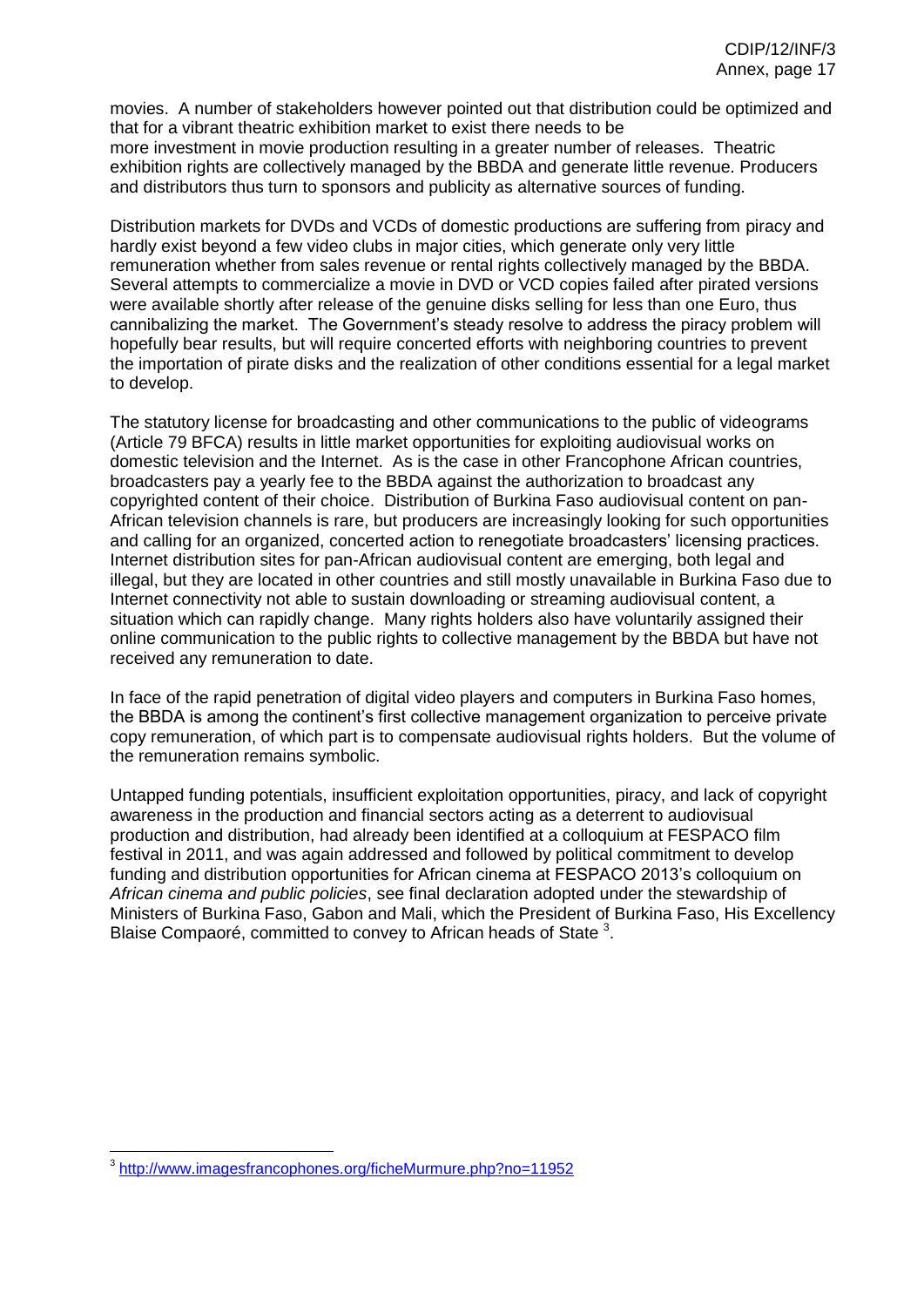### 2.4. Kenya

### *2.4.1. State-of-play of copyright in the audiovisual sector*

According to the *Kenya Copyright Board* (KCB) reliable data about the domestic audiovisual sector is difficult to obtain considering the sector being partly in the informal economy. Unlike the situation in most Francophone African countries, Kenya's audiovisual sector including *Riverwood's* low budget productions distributed on DVD in short production/sales cycles, rather compares to Nigeria's *Nollywood*. A number of established producers realize works subject to more developed copyright transactions, such as the recent success movie *Nairobi Half Life*. Productions are mostly self-financed, without Kenyan Government funding, in some cases subsidized by European funds. A range of government agencies have responsibility for supporting the audiovisual sector, and a number of stakeholders have called for their rationalization.

While contracts between the producer and other rights owners are generally in written form, presales of distribution rights and other copyright-based funding opportunities are only marginally exploited. Many audiovisual works and most transactions are not notified to the *Copyright Register*. Rights holders in general only become aware of the importance and meaning of copyright in case of disputes. Most stakeholders lack awareness about copyright and related commercial exploitation opportunities and practices.

Recent developments, such as increasing interest from television broadcasters for Kenyan audiovisual content, the growing Diaspora market, and the aspiration to rise production funding and quality, have led the sector to realize the strategic importance of copyright. In particular, producers became aware of the importance to secure the *chain of title* clearing all copyrights and other rights with the movie's contributors in order to be able to exploit the work with local and foreign distributors.

The Kenyan Government is committed to strengthening and developing its audiovisual sector with the pan-African objective to generate more screenings and distribution of African productions, and is thus favorably disposed to the project's objective of facilitating a more effective utilization of copyright in the audiovisual sector. Many observe that the Kenyan audiovisual sector is creatively vibrant and has great economic potential, calling for immediate action to establish the copyright foundations and practices necessary for materializing domestic and foreign exploitation opportunities.

According to the WIPO-commissioned study on the Economic Contribution of Copyright-based Industries in Kenya of 2009, the core copyright industries, of which motion pictures and video are part, contributed KSH 36.94 billion corresponding to 2.17% of Kenya's GDP and employed 22.799 people or 1.2% of the total national workforce  $4$ . However, as the WIPO study further reveals, the audiovisual sector's contribution is significantly lower than that of other core copyright industries such as book publishing, an indication of an untapped potential as the audiovisual sector to a large extent is still part of the informal economy.

According to the *Kenya Film Commission* (KFC), the local film industry regulator, if all facilitative aspects of the industry were in place, Kenya could be making over KSHs 40 billion annually. However, with little exploitation of the sector, Kenya raked in about KSHs 3.5 billion in the year 2007 alone from a few feature movies $5$ . KFC was formed to facilitate the screening and filming

 <sup>4</sup> [http://www.wipo.int/export/sites/www/copyright/en/performance/pdf/econ\\_contribution\\_cr\\_ke.pdf](http://www.wipo.int/export/sites/www/copyright/en/performance/pdf/econ_contribution_cr_ke.pdf)

<sup>5</sup> See WIPO study, page 86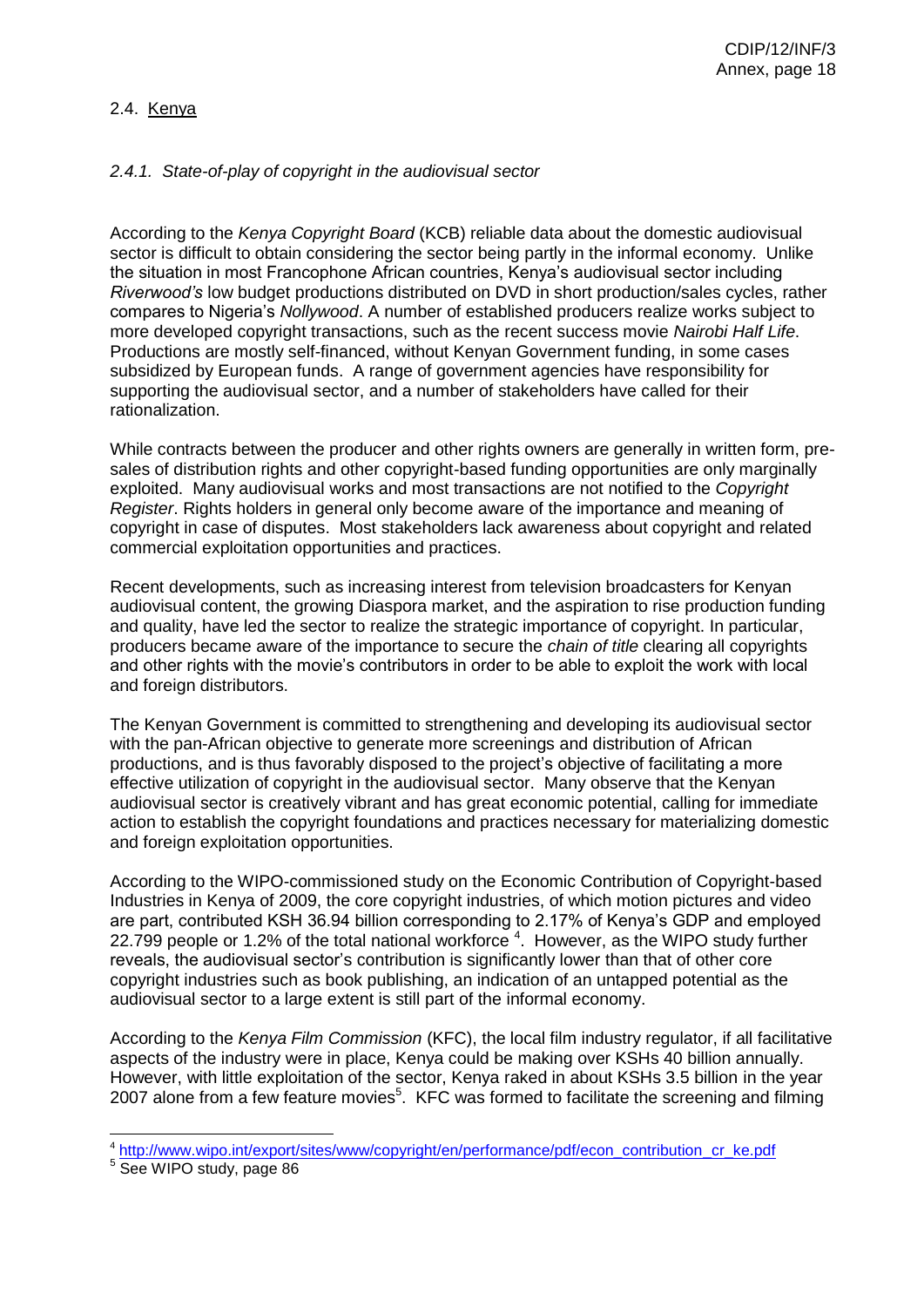of Kenyan film production. It exists to support local film producers by providing them with structures necessary for film production. It also organizes educational workshops on production, targeting local film producers to build their capacity in film production $^6$ .

*The WIPO study, in 2009, concluded:*

"Existing policies should be strengthened to streamline the operations of copyright-based industries in order to promote the growth and development of these industries. Adequate policies will enable the government to capture the contribution of these industries and ultimately lead to deepened recognition of their importance in the national economy. In addition, a proactive approach is necessary to promote the copyright-based industries given their significant contribution to the national economy, especially in terms of employment. Creative Industries are doing better than the overall national economy."

## *2.4.2. Copyright protection for audiovisual works under domestic law*

Kenya joined the Berne Convention in 1993 but has not yet acceded to the WIPO Internet Treaties, the WCT and the WPPT. Its Copyright Act nevertheless protects technological measures and rights management information (Article 35.3). Kenya signed the Beijing Treaty on Audiovisual Performances.

Kenya's copyright framework consists of the *Copyright Act 2001* (KCA) and the *Copyright Regulations 2011 and 2004* (KCR). The KCA is of Anglo-Saxon *copyright* tradition and under the supervision of the *Copyright Board* includes a member nominated by registered filming associations (Article 6.1.d).

Audiovisual works and performances specifically enjoy copyright protection (Articles 2.1.f; 22.1.d; 30 KCA). Rights respectively belong to the author, the producer or the employer (Article 31.1 and 32.1 KCA) and the performer (Article 30.1 KCA).

The term of protection is 50 years after the end or publication of the work (Article 23.2 KCA) or after the performance took place (Article 30.4 KCA) and rights holders enjoy exclusive rights subject to statutory and *fair dealing* exceptions (Article 26 KCA), which can be assigned and licensed (Article 33 KCA).

The Copyright Act further contains sections on infringement, inspection, public domain and collective administration of copyright. The Copyright Regulations set out detailed provisions implementing the Act, including with respect to the use of folklore in a creative work subject to the permission of and payment of a fee to the KCB (Article 20 KCR) and procedures for registering works and copyright transactions in the *Copyright Register*.

## *2.4.3. Copyright in the market context*

Copyright is not sufficiently valued and exploited as an asset in the audiovisual sector. Its linkage to financing is little understood and rarely utilized. Financial institutions lack any knowledge and experience financing audiovisual productions. Copyright is part of film teaching in two Kenyan universities. The Government also funds the organization of a yearly film festival, yet another opportunity to build awareness and foster a strategic utilization of copyright in the audiovisual sector.

<sup>&</sup>lt;u>e</u><br>Idem, page 91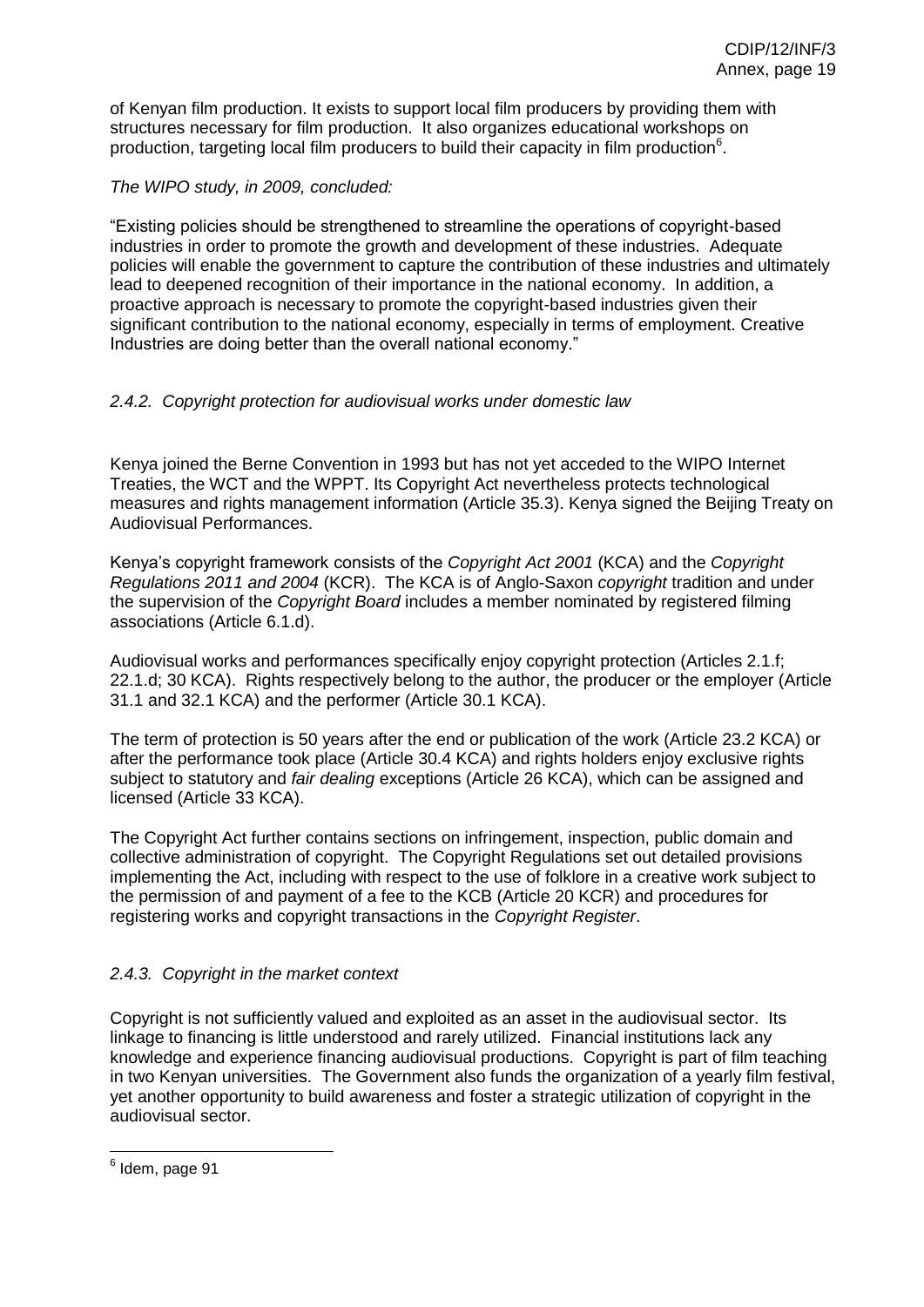With a partly Anglophone production and a vast Diaspora, the Kenyan audiovisual sector has started to realize the potential of global markets, but is yet looking for the best opportunities to exploit the potential of DVD/VCD, television and Internet distribution. However, monetization of copyright transactions needs to be matched with the development of corresponding market opportunities, in particular more and better valued broadcasting of African content and the expansion of theatric exhibition opportunities on the continent.

High penetration of mobile devices constitutes additional audiovisual content consumption opportunities, both legal and illegal.

The theatric exhibition market exists but is on the decline. Without sufficient revenue to operate on a profitable basis, many movie theatres are converted into places of worship. The vast majority of domestic productions lack the financial resources required to market the movie, thus resulting in poor audiences and too short screening periods to make a profit. Several stakeholders called for a concerted effort to boost demand and theatric exhibition revenue opportunities across the country.

Piracy is undermining the DVD/VCD market as well as theatric exhibition opportunities. As is the case in other countries, Government and stakeholders face a chicken-and-the-egg dilemma: piracy cannot be eradicated unless there is a legal market; a legal market cannot develop when pirated copies are widespread, very cheap and easy to buy. The *Film Classification Board* imposed holograms on disks for sale are reportedly easy to obtain without any license to distribute the work, and some have suggested improving the system restricting distribution of the holograms to the producer and undertaking a concerted effort to better organize the legal distribution market towards greater sales volumes at lower prices.

As national broadcasters have tended to prefer popular foreign content, Kenyan works have had little television licensing opportunities. The recent surge for popular Kenyan drama in some cases co-produced and pre-financed by a pan-African broadcaster and the imminent migration to digital TV are changing the landscape and may provide new opportunities for channels and African content alike.

Online consumption of movies is progressively penetrating the Kenyan market as broadband connection becomes available. Foreign pay-per-view websites are increasingly interested in Kenyan content. But illegal online access to Kenyan works is equally fast developing and threatening these works' exploitation potential. The sector is very aware of the importance to develop clear business models to reap the online potential. The development of digital rights exploitation strategies in the audiovisual sector is somewhat constraint by uncertain communication to the public/making available rights under Kenyan law and Kenya not having acceded to the WIPO Internet Treaties. In the absence of a predictable domestic online market and national treatment protection abroad, the audiovisual sector risks remaining at a competitive disadvantage in the global marketplace and exposed to free-riding translating in missed business opportunities, at home and abroad.

## 2.5. Senegal

#### *2.5.1. State-of-play of copyright in the audiovisual sector*

According to the *Direction de la Cinématographie*, statistical data on the Senegalese audiovisual sector and its utilization of copyright is not available. The Senegalese audiovisual sector is among Africa's most talented, as evidenced by Alain Gomis' *Tey* and Moussa Touré's *La Pirogue* winning two of the three top FESPACO 2013 awards and Saul Willians winning the best actor award for his performance in *Tey.* It is characterized by a rich, diverse and creative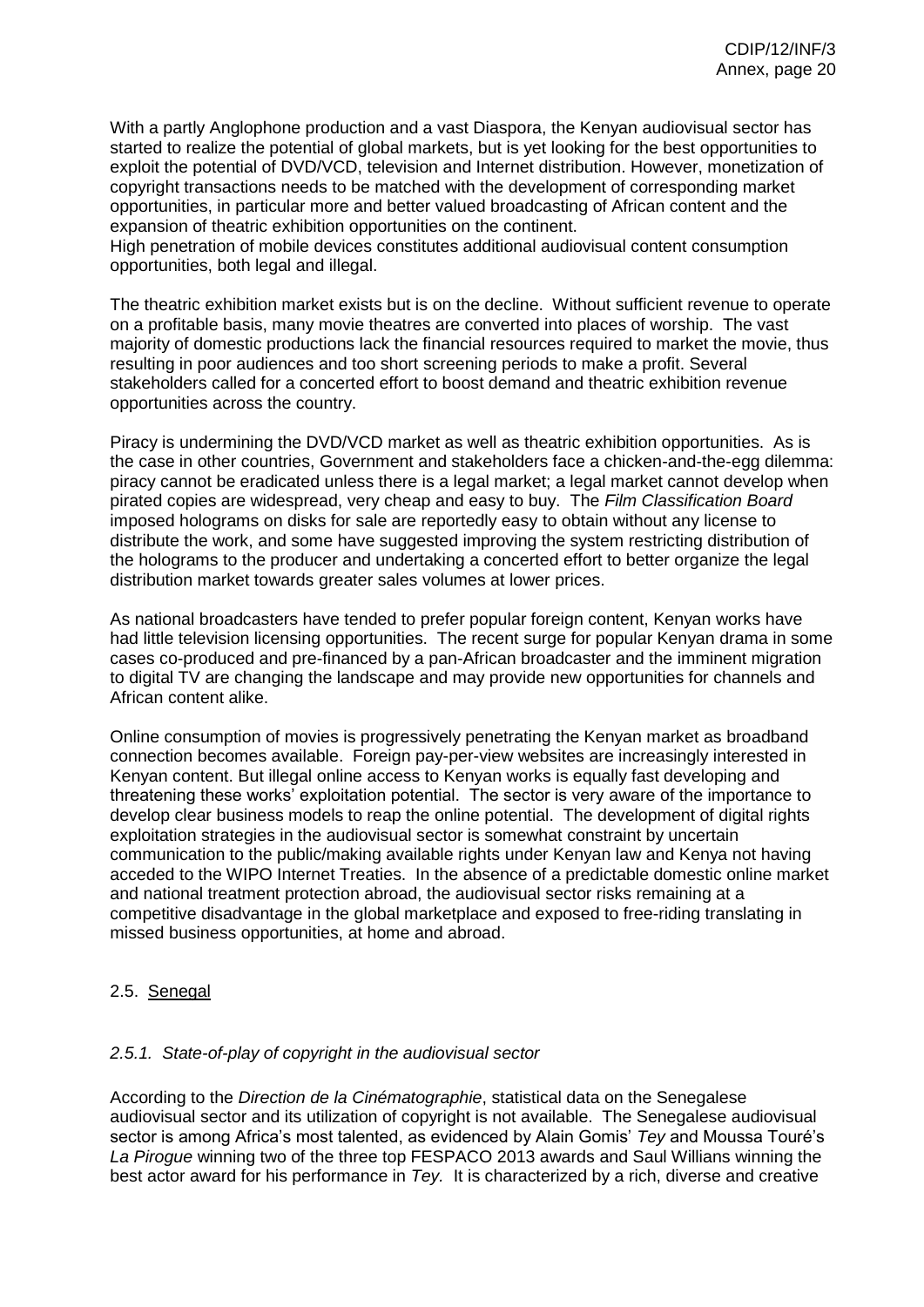talent base and the focus of an important will to reform and restructure towards sustainability and growth. But the sector is constrained by a lack of domestic market opportunities for the commercial exploitation of audiovisual works, thus limiting the potential and number of producers and other audiovisual professionals.

Despite the obligation to register copyright transactions in the *Registre public de la cinématographie et de l'audiovisuel*, little information on such transactions exists. Most audiovisual copyright owners reportedly do not receive any remuneration from the collective management organization *Bureau Sénégalais du Droit d'Auteur* (BSDA). Piracy, unlicensed broadcasting and lack of professionalism in the audiovisual sector are major challenges for an effective utilization of copyright.

Copyright only plays a marginal role in the stages of development and exploitation of Senegalese movies, documentaries and TV content. For most works the director acting as an executive producer typically concludes "upstream" copyright transactions with the author of the work (in case of an adaptation from an existing literary work), the author of the screenplay, (unless the producer is himself the author), actors and technicians. In most cases, these contracts are in the form of a work-for-hire or all rights transfer against a lump sum, with some authors and directors on a royalty basis. These contracts are generally simple, since the exploitation of most performers' as well as authors' rights is subject to collective management by the BSDA.

The producer only rarely exploits copyright "downstream" to pre-sell distribution rights or otherwise raise finance, unless it is a foreign co-producer typically attracting co-production or support from a foreign broadcaster or sponsor, or in case of co-productions with a local broadcaster. Rights owners generally do not receive revenues from the exploitation of their copyrights and lack the resources and solutions to combat the illegal distribution and exploitation of their works.

As a result, audiovisual productions are essentially financed by private equity, local and European grants, which take years to secure, in most cases not generating large enough budgets to produce state-of-the-art works capable of competing on the global market and revenues insufficient to remunerate a self-sustainable industry. Therefore, most successful Senegalese rights owners work with a foreign co-producer and/or register their works with a foreign collective management organization.

The Senegalese Government is committed to supporting the development, professionalization and funding of the audiovisual sector, including through a review of copyright practices, in particular in the fields of collective management and in the digital environment.

#### *2.5.2. Copyright protection for audiovisual works under domestic law*

Senegal is a long-time member of the Berne Convention (since 1962) and one of the early African countries to adhere to the WIPO Internet Treaties, the Copyright Treaty (WCT) as well as the WIPO Performances and Phonograms Treaty (WPPT) (since 2002). Senegal signed the Beijing Treaty on Audiovisual Performances.

The Senegalese Copyright Act (SCA), *Loi No. 2008-09 du 25 janvier 2008 sur le droit d'auteur et les droits voisins*, aims to implement the WIPO Internet Treaties as well as WTO Trade-Related Aspects in Intellectual Property Agreement (TRIPS) obligations. Inspired by the French Copyright Act, Senegalese law is of civil law, *droit d'auteur* conception and tradition.

Senegalese law specifically protects audiovisual works (Articles 6.5 and 26 SCA) and performances (Article 92 SCA), in both the traditional and online environment (Articles 27 to 37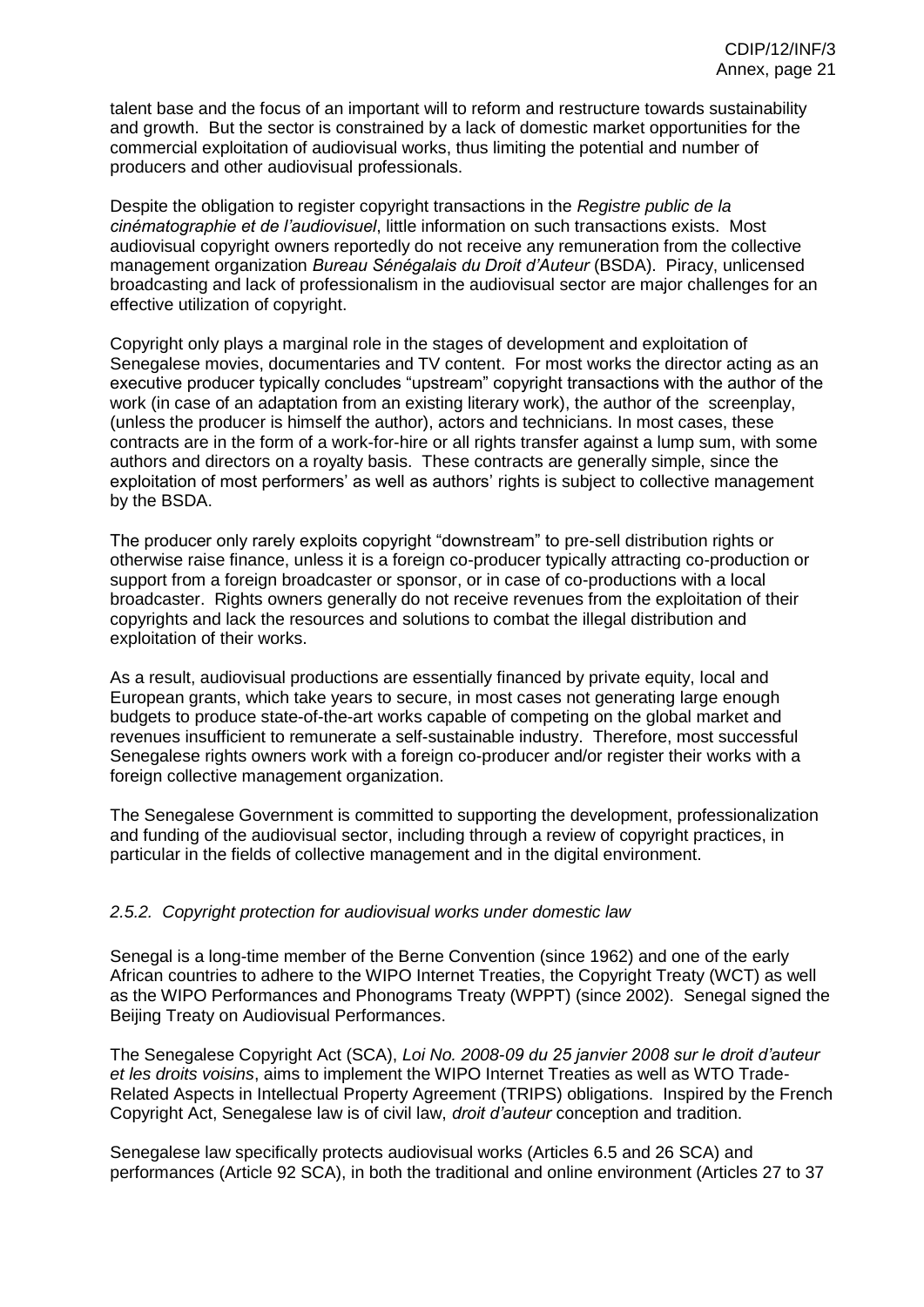SCA and Article 93 to 94), for a term of 70 years after death of the last surviving author (Article 52 SCA) and 50 year post fixation (Article 90) respectively, subject to exceptions (Articles 38 to 46 and 89), as well as technological protection measures (Article 125 SCA) and rights management information (Article 126 SCA). The law further contains procedural, enforcement and sanctions provisions aimed to fulfill TRIPS obligations (Articles 127 to 152).

The Copyright Act also includes rules governing certain contracts including publishing contracts (Articles 66 to 74 SCA), representation contracts (Articles 75 to 80 SCA) and audiovisual production contracts (Articles 81 to 85 SCA). The law provides for a rebuttable presumption of the transfer of rights to the producer (Article 82 SCA).

Senegalese law contains a statutory license for the communication to the public on any platform except the Internet of videograms published for commercial purposes against payment of an equitable remuneration to the collective management organization *Bureau Sénégalais du Droit d'Auteur* (BSDA) as determined by the *Commission Rémunération Equitable* (Article 100 SCA), which benefits broadcasting organizations which themselves enjoy exclusive rights on their programs (Article 101 SCA). Audiovisual copyright holders in principle are also entitled to remuneration from the private copy statutory license (Articles 103 and 104 SCA) and have the option to commission the collective management organization with the management of their other copyrights (Article 112 SCA). The exploitation in Senegal of works inspired by folklore or in the public domain after the expiration of the term of copyright protection is subject to declaration with the BSDA and payment of a fee determined by the Minister of Culture (Article 157 SCA). The law provides for a new collective management organization to be established under private law, but the necessary decree has not yet been promulgated.

## *2.5.3. Copyright in the market context*

"Downstream" copyright transactions with distributors on various platforms are rare but may provide a real opportunity for the industry's growth if corresponding market opportunities for the exploitation of audiovisual works on various distribution platforms materialize. Banks have no experience and are reluctant to finance production projects unless guaranteed with real property. A scenario re-writing and competition workshop organized by one of Senegal's leading new generation audiovisual producer, Oumar Sall, the winner of FESPCO 2013's top award *Etalon d'or* with Alain Gomis' *Tey* , is exploring co-financing options with a distributor and could be a step towards preproduction financing through copyright licensing. Broadcasters taking financial returns in the production of televised plays in exchange for distribution rights is another new trend in the same direction.

As it is sadly the case across the continent, the number of movie theatres has been declining and there are not enough new releases to sustain a profitable theatric exhibition market. International award winning works such as *La Pirogue* by Moussa Touré with the intervention of European co-producers find their ways to distribution in European theatres; however the vast majority of the domestic production hardly ever makes it to a large screen and the public at large. Initiatives such as a yearly popular open-air festival in Dakar attracting more than eight thousand viewers a day, or the Government's *Une Commune, Une Salle de Cinéma* program and plans for low-cost neighborhood theatres are promising, but only the re-building of a critical mass of exhibition theatres and a greater number of releases would allow a viable market. To tap into foreign exhibition opportunities, the technical quality of domestic works needs to correspond to international state-of-the art standards (difficult without adequate funding) and the sector's relations with distributors need to be developed and optimized, including in the area of copyright awareness, strategic management and digital cinema.

Senegal's two public and nine commercial broadcasters benefit from a statutory license for the broadcasting of published videograms (Article 100 of the Senegalese Copyright Act of 28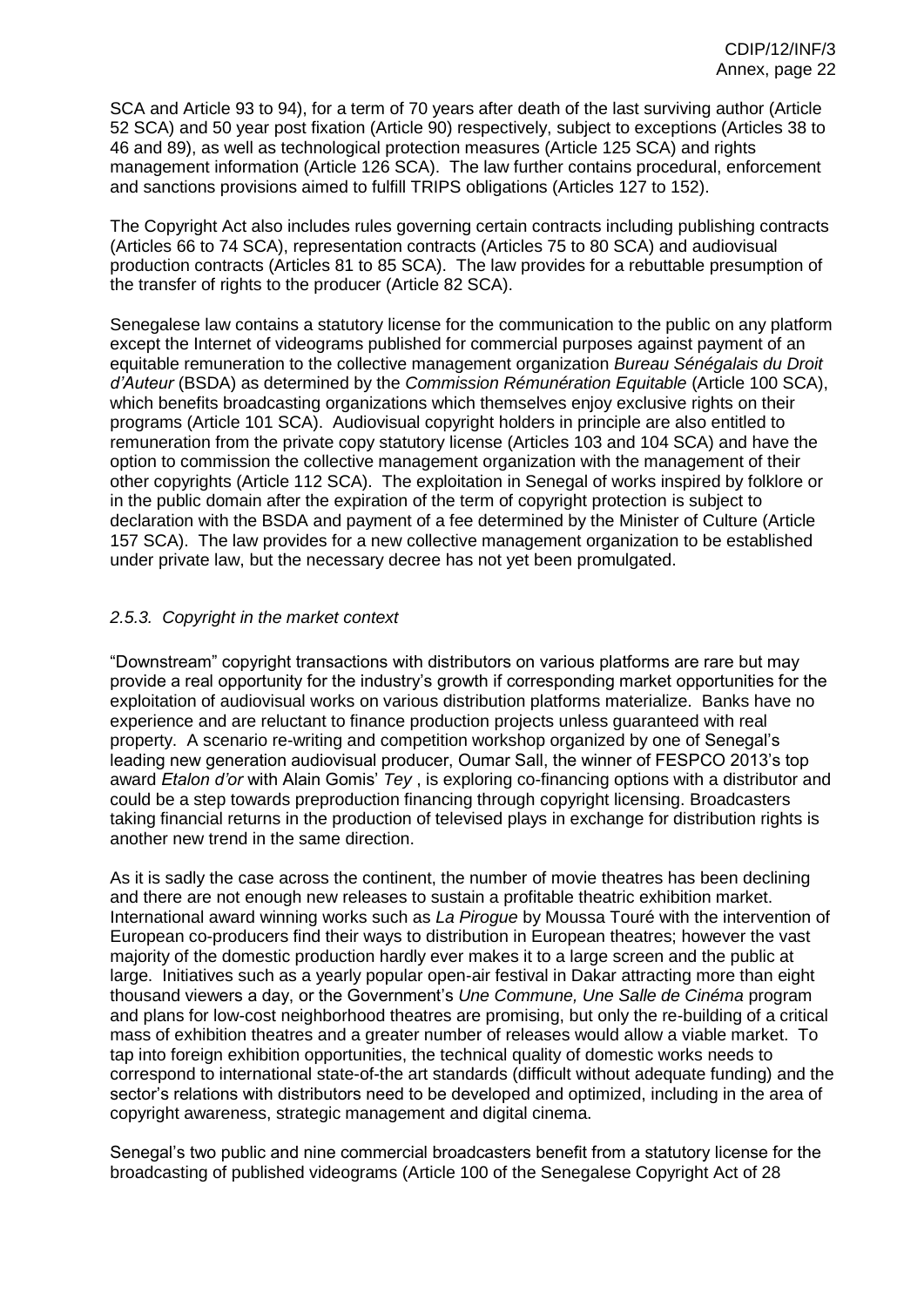January 2008) in effect translating into the payment a single yearly fee to the BSDA for the use of the domestic and foreign repertoire under its administration. As a consequence, broadcasters have little incentive to invest in the production or purchase of broadcasting rights in domestic audiovisual works, with the exception of low budget but increasingly popular televised plays. Although television broadcasters are required to pay a remuneration of only 4% of their total budget to the BSDA for all copyright content part of their broadcasts, some are paying zero. The planned shift from analogue to digital television is set to change the landscape and stands under review by a dedicated *Commission nationale du numérique*. Certain pan-African broadcasters used to, but no longer do, pre-buy broadcasting rights in and/or regularly schedule African movies, on grounds that are not well understood in the audiovisual sector.

Worldwide exploitation rights of a significant number of top domestic titles were sold in perpetuity to foreign distributors, typically the director/producer's only solution for raising necessary funding for his next production. The scope and validity of these transfers and assignments are not always clear. Leading Senegalese directors observe their works being broadcast on domestic and foreign channels without their authorization and absent any remuneration.

A legal VCD/DVD market does hardly exist. There are only a very few sales or rental points in Dakar and other major cities, and then the repertoire is mostly international. Domestic productions lack any advertising budget and are typically released in a few hundred VCD or DVD copies, and transferred mostly hand-by-hand by the producer to other professionals or consumers. Only popular comic plays produced with the support of a broadcaster generate sufficient demand. In most cases, successful movies are available in cheap pirated copies on the streets less than a week after their release, and even in the same shops selling both legal and illegal copies. Despite the labeling of genuine disks, enforcement authorities are not in a position to effectively deal with piracy in the absence of accessible legal alternatives. Yet a legal market at prices customers can afford is unlikely to effectively compete with piracy. An attempt by the BSDA to turn sellers off pirated copies into sellers of legal copies wearing BSDA t-shirts in the streets failed to gain rights holders' support. Again, broad exploitation assignments to foreign distributors cast a doubt on and inhibit exploitation opportunities for some of the most well-known domestic works.

The streaming and downloading of audiovisual content are not yet available to most Senegalese residents. When available, Internet connections are still too slow and/or unreliable. But this situation may rapidly evolve, and Internet may soon become the main access point to domestic audiovisual works also to a local audience. Websites and online discussion forums offering illegal, free access to Senegalese audiovisual content are fast developing. Meanwhile, innovative online services in particular targeting a growing Diaspora market with high-speed Internet connections are developing, such as Dakar headquartered AfricaFilms.tv, a legal download and streaming website for films from/about Africa and the Diaspora, created with initial funding from the European Commission. Also, the BSDA collects fees and distributes royalties for online communication to the public of audiovisual works. The BSDA has licensing contracts with major multinational corporations, but the remuneration accruing to audiovisual rights holders is at best symbolic if at all existent. In light of this situation, it is high time for reviewing audiovisual stakeholders' opportunities to strategically manage and protect their Internet distribution and communication to the public rights.

Although the broadcasting and private copy of audiovisual works are subject to statutory licenses and other rights subject to voluntary assignment to collective management by the BSDA, remuneration of rights holders for such exploitation of their works is scarce. The situation prevailing for related rights to be cleared in audiovisual productions is unclear and uncertain to stakeholders. The on-going restructuring of the BSDA provides an opportunity to reconsider the scope and administration of audiovisual rights, subjected to compulsory and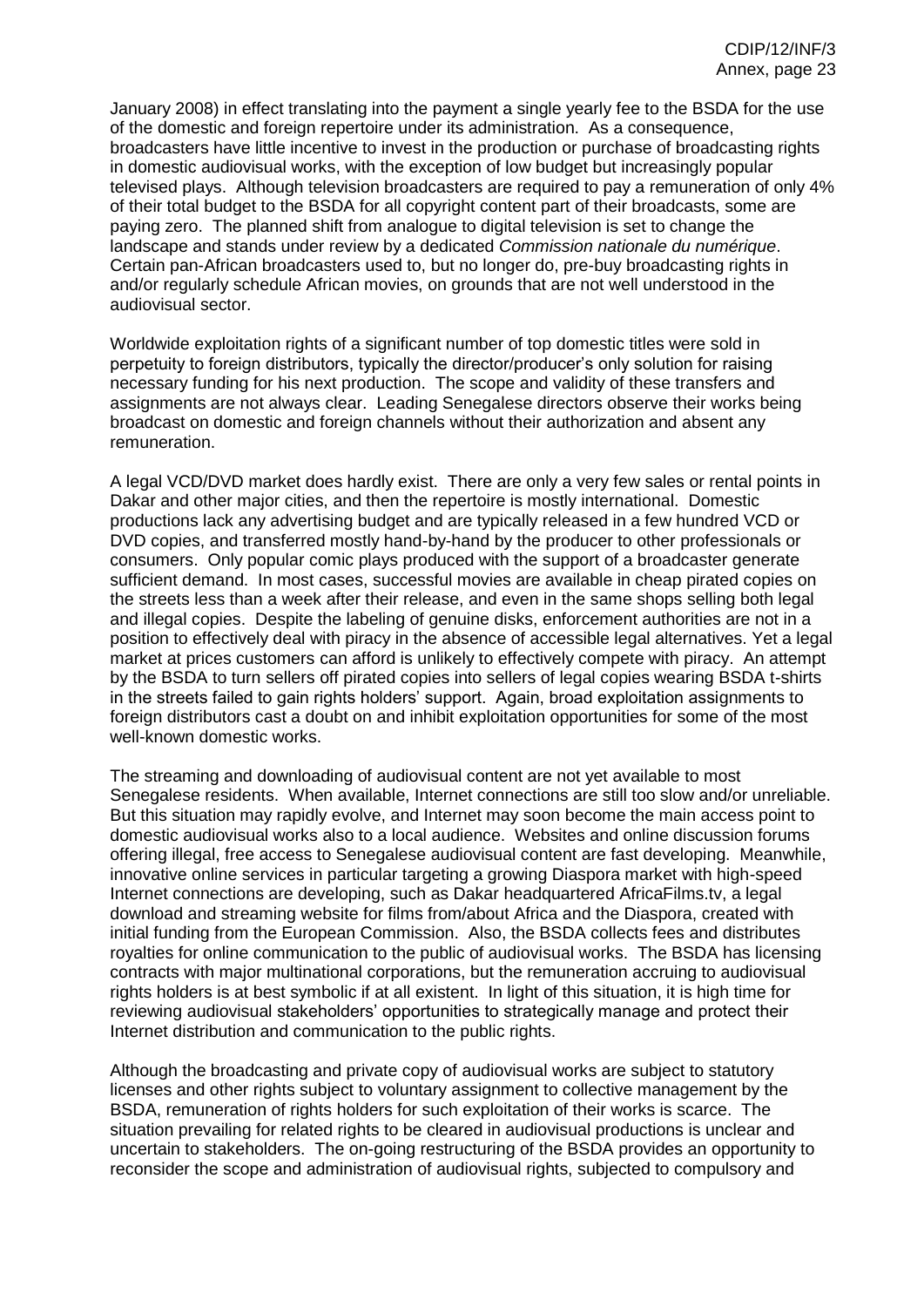facultative collective management, and to enhance the system in order to adequately remunerate rights holders.

Beyond the records and the assistance of the *Direction de la Cinématographie* and the BSDA, mechanisms facilitating audiovisual rights transactions, such as model contracts, industry conventions, collective negotiation, audiovisual rights sales points or rights transactions legal training initiatives are not sufficiently available or ill-adapted to market needs. Specialized legal counsel is not readily available and in most cases unaffordable. Co-productions with foreign producers often result in most exploitation rights being transferred abroad in exchange for funding; a situation that could evolve if domestic funding increases and copyrights are exploited more strategically. New trends and opportunities for pan-African co-productions equally presuppose copyright awareness and strategic management. The sector has been calling for the copyright framework to become fully operational and the establishment of a *Centre National de la Cinématographie* to provide further support.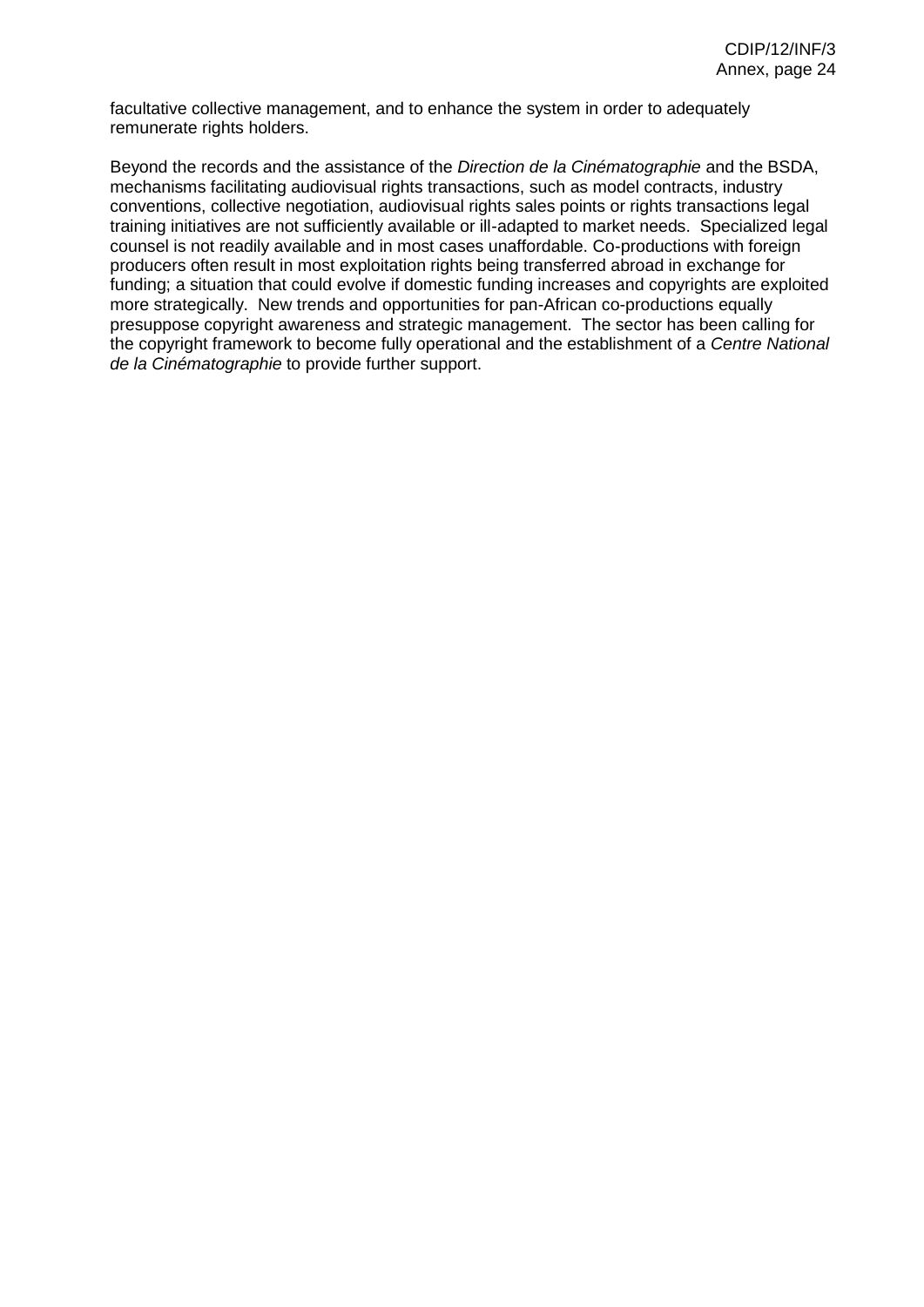## **PART THREE**

#### CONCLUSIONS AND RECOMMENDATIONS

Based on identified challenges and opportunities for copyright utilization and management to the benefit of the strengthening and development of the audiovisual sector in Burkina Faso, Kenya and Senegal, we recommend that the WIPO Secretariat, in consultation with the National Project Coordinators in the target countries, design the workshops, online training module, collective management study and other project actions and deliverables, taking into account the following observations:

#### 3.1. General strategic recommendations

1) A more efficient utilization and management of copyright presupposes structural market changes leading to the development of commercial exploitation opportunities. Whereas copyright is only a piece of the puzzle, a strategic review of copyright utilization in the domestic audiovisual sector and a comparative analysis with the practices and opportunities in leading foreign markets can act as a catalyst for addressing underlying market issues and developing domestic strategies adapted to the local context.

2) Greater awareness of the possibilities for a strategic use of copyright for the financing and exploitation of audiovisual works in an increasingly digital environment are indispensable ingredients for the development of professional and competitive production and financing capacities and for the full exploitation of audiovisual works' economic potential, domestically and abroad.

3) Where they exist, legal frameworks on copyright protection in the digital environment need to be made fully operational; where they do not exist, a revision of the legislation and ratification of WIPO Internet Treaties should be urgently considered as Internet legal and illegal distribution is rapidly changing the market.

4) Respect for and effective enforcement of copyright continues to be faced with a number of challenges, including the development of viable legal distribution channels capable of serving a population in remote areas and at prices customers can afford. But even if sales and rental prices are adapted to local purchasing power, a legal market can only develop if supported by steady enforcement against the importation and distribution of illegal copies.

5) As some of the first websites providing access to African movies are illegal, copyright enforcement should also consider the development in consultation with stakeholders of appropriate mechanisms, such as notice and take down procedures and cooperation with foreign countries where illegal websites are hosted, to protect audiovisual copyright on the Internet. Other forms of digital piracy, such as the free peer-to-peer passing on of audiovisual works on Internet discussion forums or mobile devices using Bluetooth technology also need to be addressed. Doubts about the enforceability of rights on any distribution platform threaten the value and economic exploitation potential of a work; if systemic, such doubts cast a severe shadow on the sustainable development of the sector as a whole.

6) Collective copyright management in the audiovisual sector should be reviewed and as required adapted to the digital environment, both to create market opportunities and empower the sector with exclusive rights where they can be commercially exploited, and to reform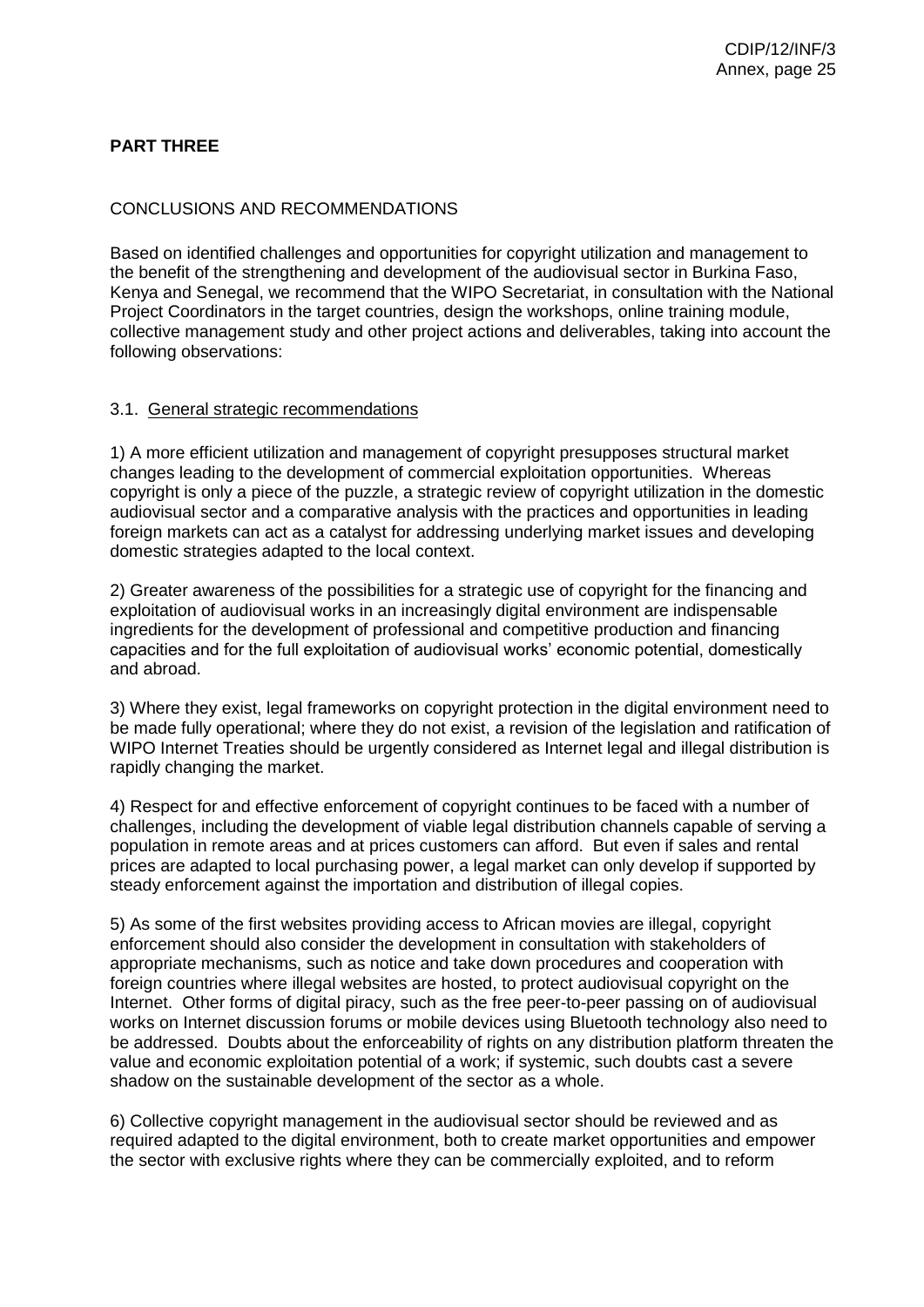collection and distribution models applicable to statutory licenses and rights voluntarily assigned to collective management in order to generate adequate remuneration for rights holders.

7) The financing of audiovisual production through the pre-sale of distribution rights is largely unknown, including to operators of funds and bankers. Producers, distributors, broadcasters and financial experts involved in or potentially capable of funding audiovisual productions would be more likely to engage in such transactions if aware of foreign market practices and empowered with tools to evaluate funding requests.

8) The exploitation of pan-African and foreign financing, production and distribution opportunities could benefit from increased management and legal support, both in terms of available resources and participation in pan-African and international film markets. Contractual practices should be assessed and improved in order to empower producers to exploit their works on various platforms and markets.

9) In coordination with on-going initiatives, a review of practices and the development of a process and methodology for more systematically gathering statistical data on the audiovisual sector and copyright transactions should be undertaken with a view to optimizing copyright management and facilitating an evaluation of strategies and policies on the utilization of copyright in the audiovisual sector over time.

10) The sector's motivations and ambitions, as well as the three governments' commitment and support, constitute ideal conditions to conduct training and case studies in search for solutions to the practical challenges facing the exploitation of audiovisual works and efficient copyright utilization, especially in digital media. Exposing the audiovisual sector's professionals and officials to the copyright practices in leading foreign audiovisual markets, contextualized case studies focused on raising production finance through copyright and a review of collective copyright management practices can help the development of market strategies and public policies adapted to the local context and global market.

#### 3.2. Specific recommendations

*Actions and deliverables* should be designed to address the practical needs of the audiovisual production sector in the participating Member States, including the following objectives:

(a) Through the apprenticeship of *chain of title best practice*, to support the evolution of these audiovisual production sectors towards a sustainable economic model capable of attracting inward investment into creative projects and monetizing films and other audiovisual works as economic assets at home and abroad;

(b) To develop the sectors' skills in *financial management and accountancy*, where these intersect with copyright and chain of title, in order to help develop their capacity to monetize creative packages into exploitable copyright assets;

(c) To stimulate *cross-border cooperation* between the audiovisual production industries of the participating Member States, with a specific focus on skills development in the area of copyright-based transactions for the co-development, co-production and coordinated exploitation of films and other audiovisual works;

(d) To develop the sectors' skills in *using copyright-based transactions to sell and export* audiovisual works to foreign markets;